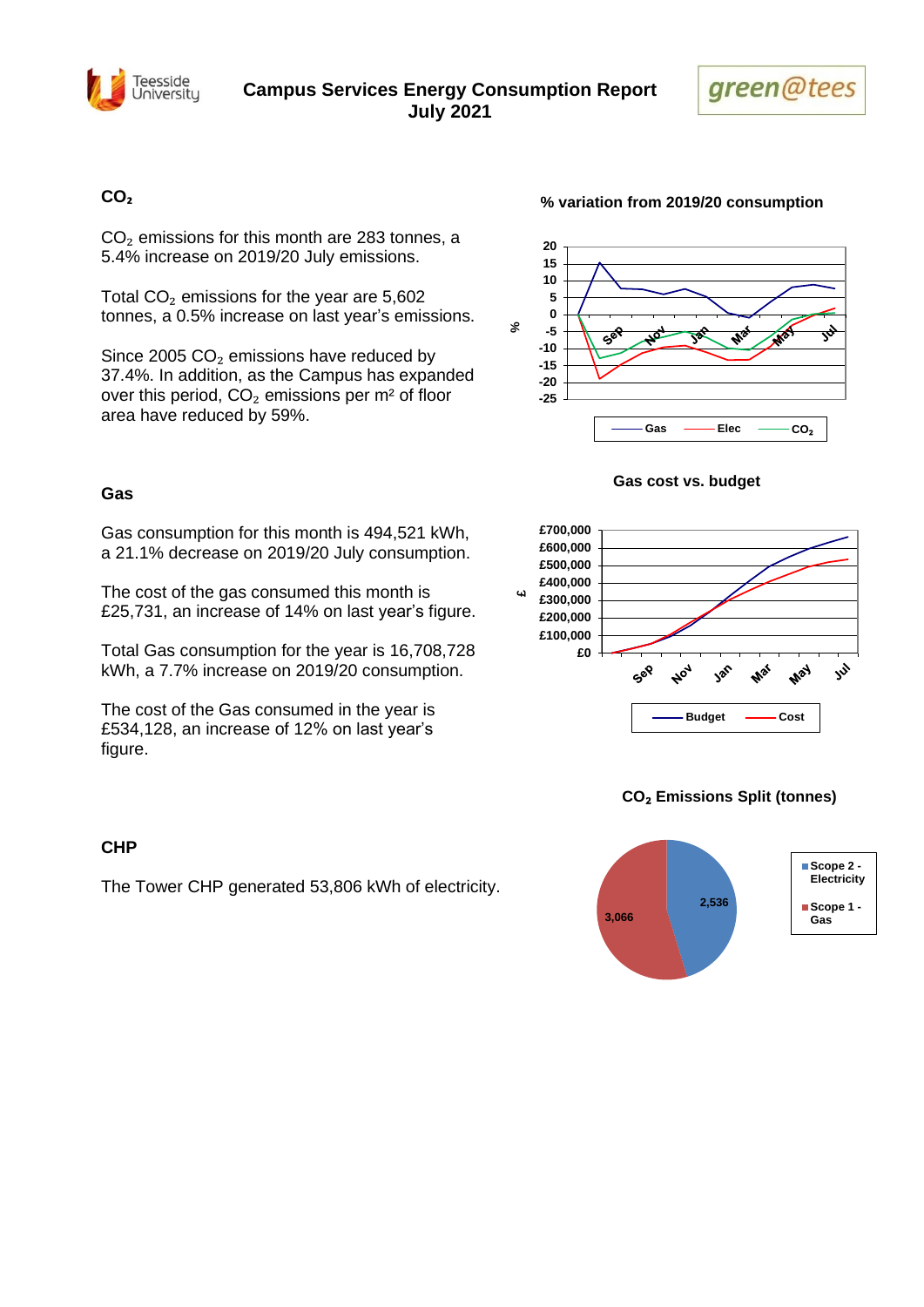### **Electricity**

Electricity consumption for this month is 767,969 kWh, a 37.2% increase on 2019/20 July consumption.

The cost of the electricity used this month is £136,535, an increase of 45.5% on last year's figure.

Total Electricity consumption for the year is 10,105,677 kWh, a 1.9% increase on 2019/20 consumption.

The cost of the Electricity used in the year is £1,648,297, an increase of 6.9% on last year's figure.

#### **Electricity cost vs. budget**



#### **Water**

Water consumption for this month is  $2,889$  m<sup>3</sup>, a 22.6% increase on 2019/20 July consumption.

The cost of the Water used this month is £13,114, an increase of 11.4% on last year's figure.

Total Water consumption for the year is 44,319 m<sup>3</sup>, a 26.8% decrease on 2019/20 consumption.

The cost of the Water used in the year is £172,411, a decrease of 24% on last year's figure.

### **Renewable Energy**

The NHC PV system generated 3,201 kWh of electricity.

The SLB PV system generated 2,958 kWh of electricity.

The Curve PV system generated 3,700 kWh of electricity.

The Cornell PV system generated 3,695 kWh of electricity.

The Curve rainwater harvester saved 14 m<sup>3</sup> of water.

### **Increases in Consumption**

There were no major increases in consumption in July.

### **Water cost vs. budget**





<http://tees.ac.uk/green>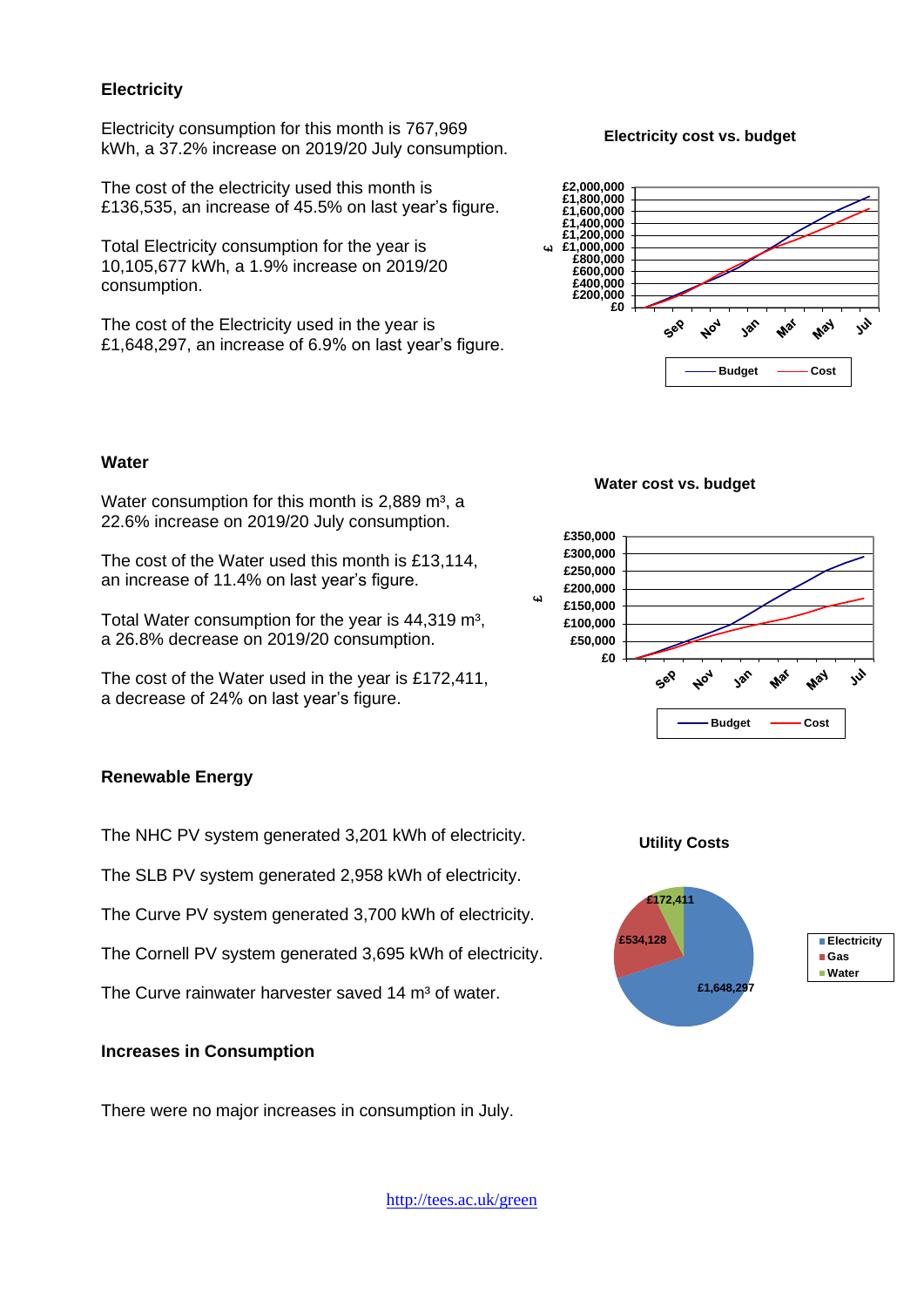# **Energy Spend vs Budget**

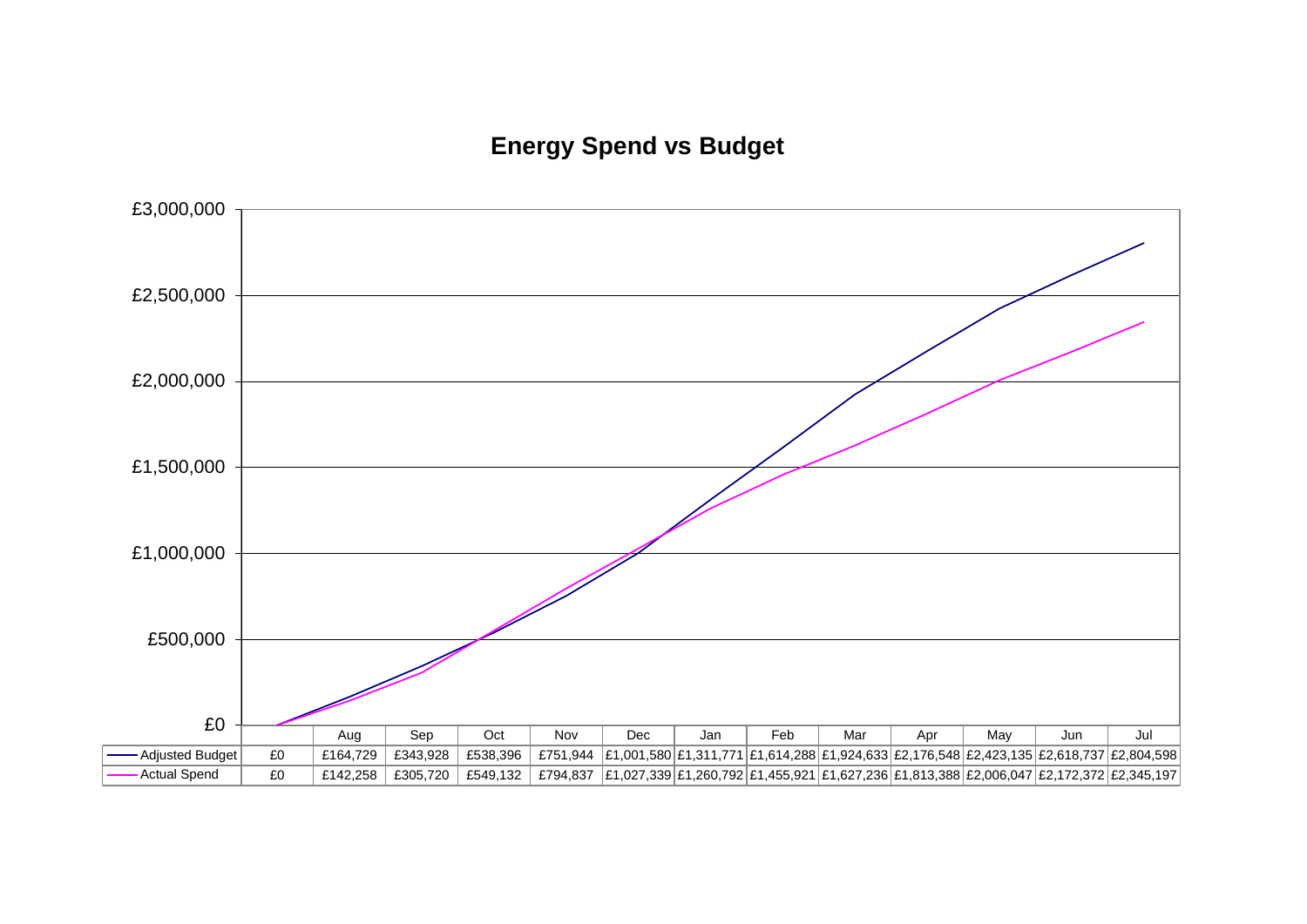

**Energy Costs Per Month**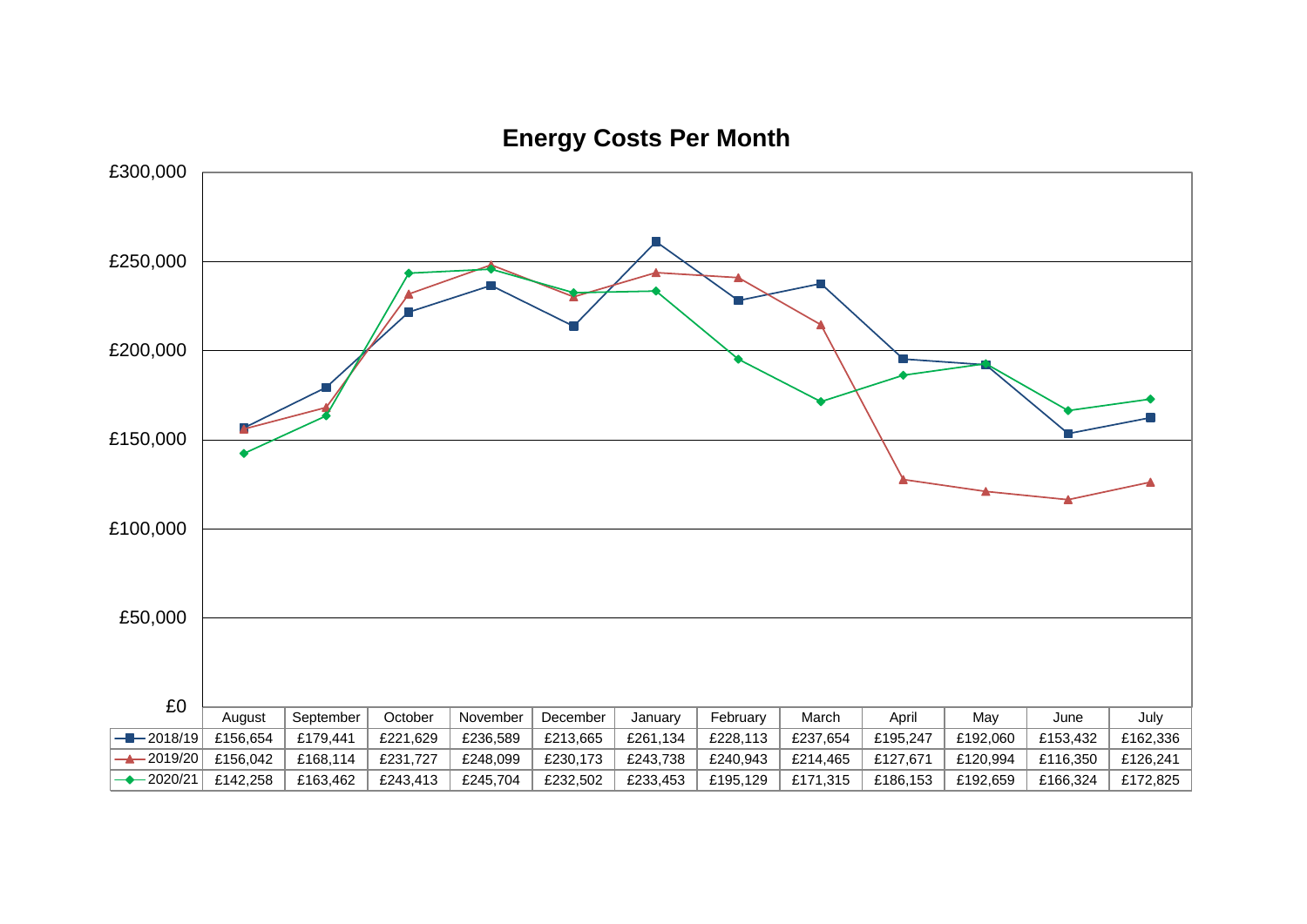

**Cumulative Energy Cost**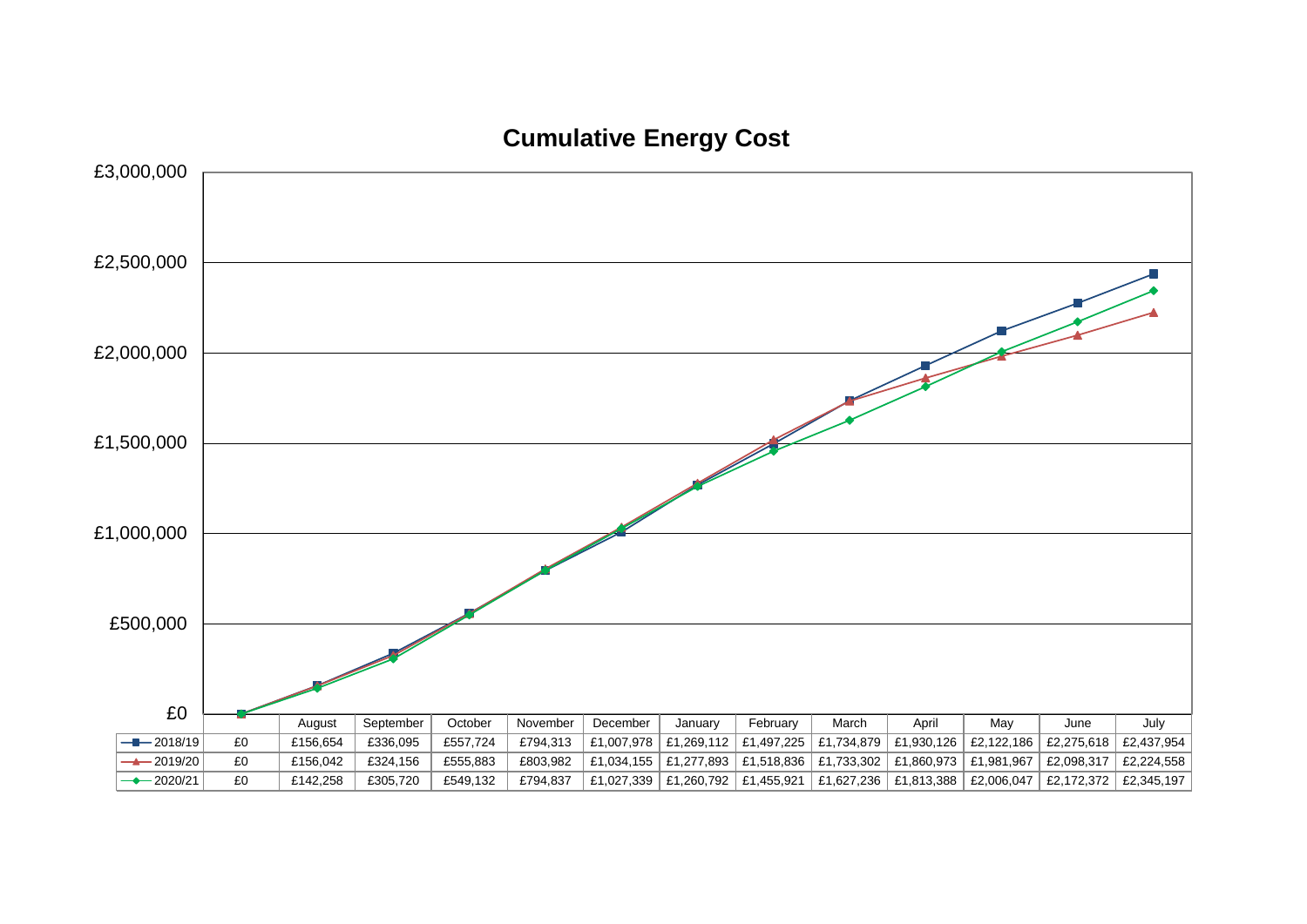

### **Co₂ Emissions Per Month**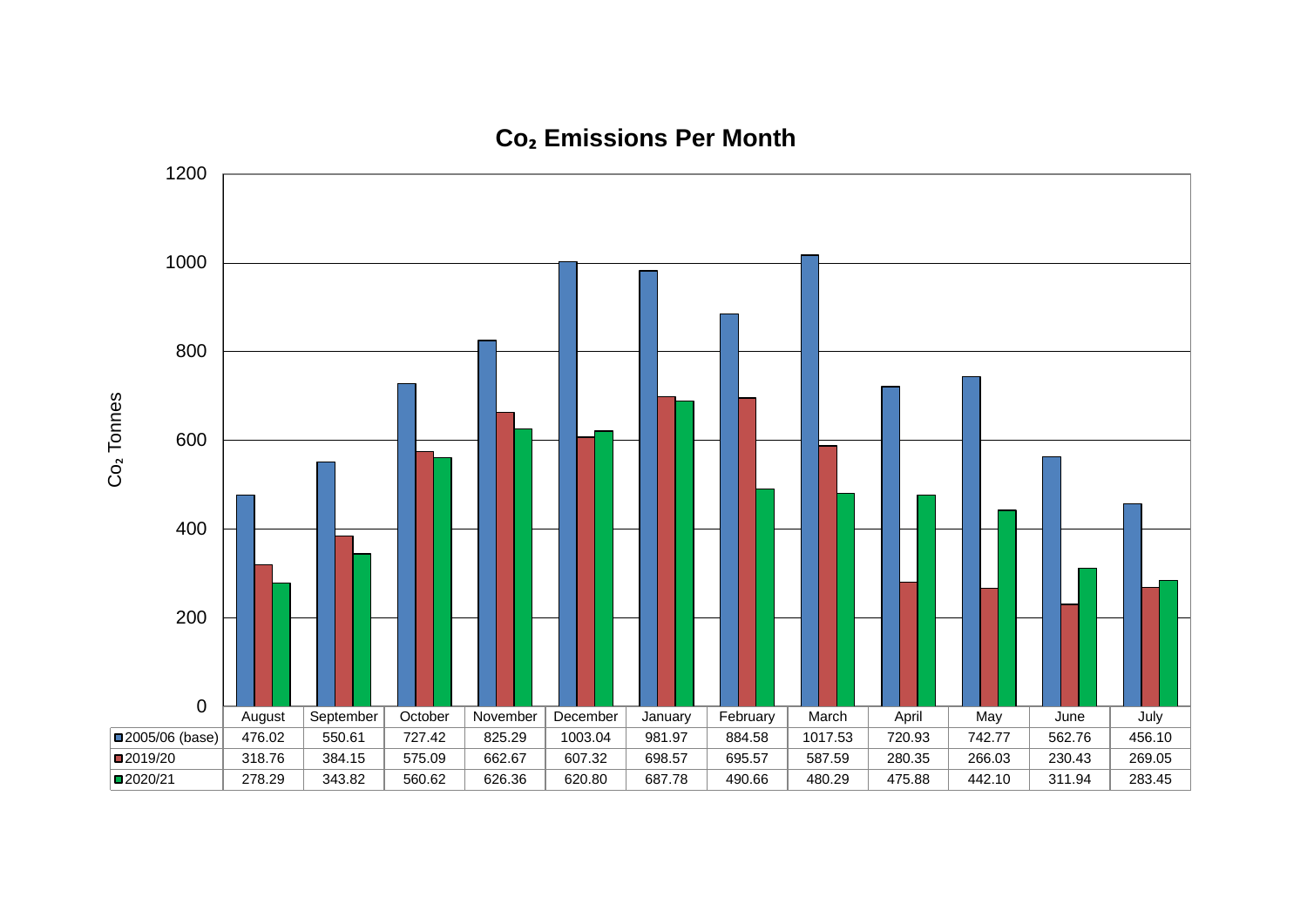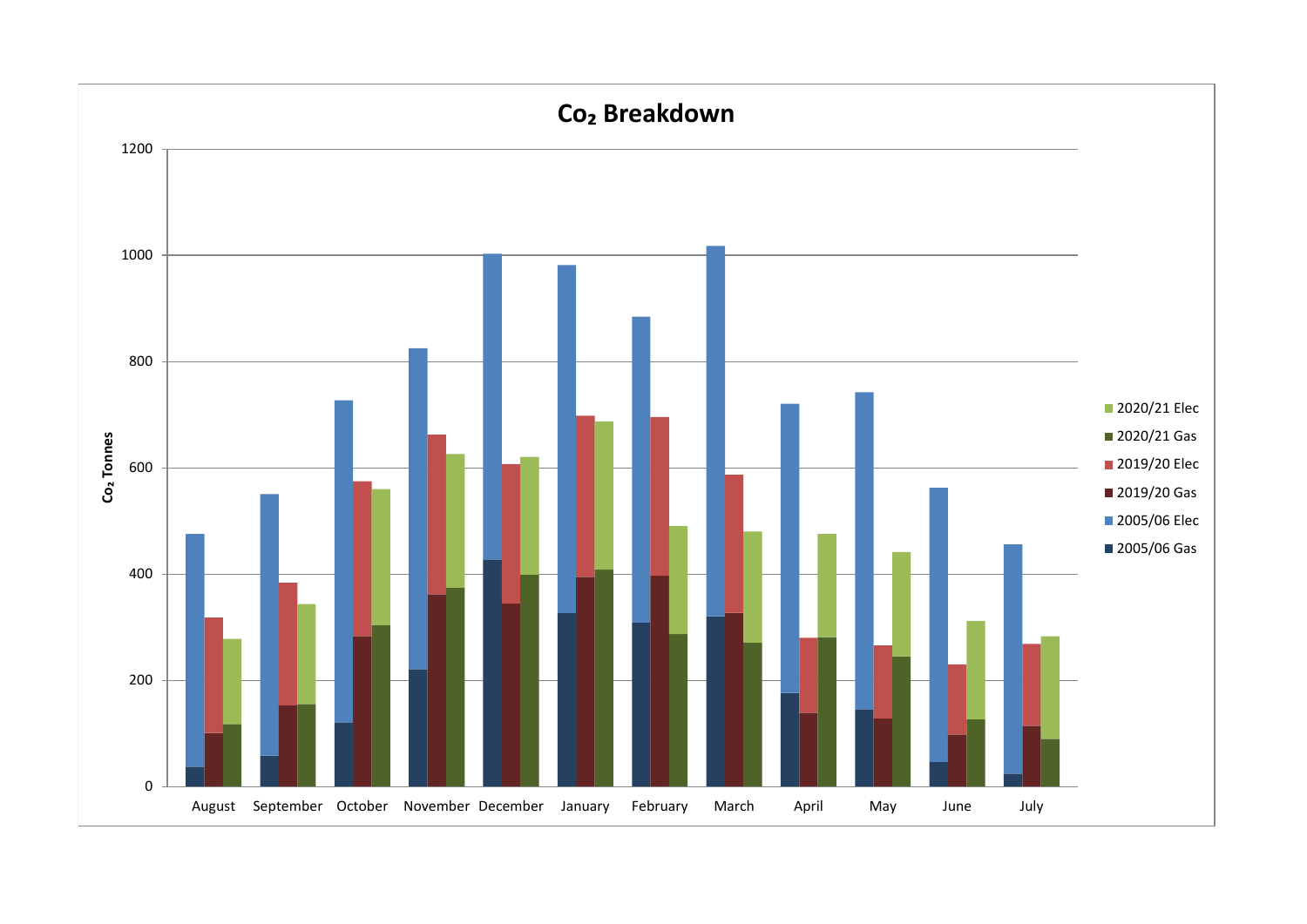

# **Co₂ Emissions Cumulative**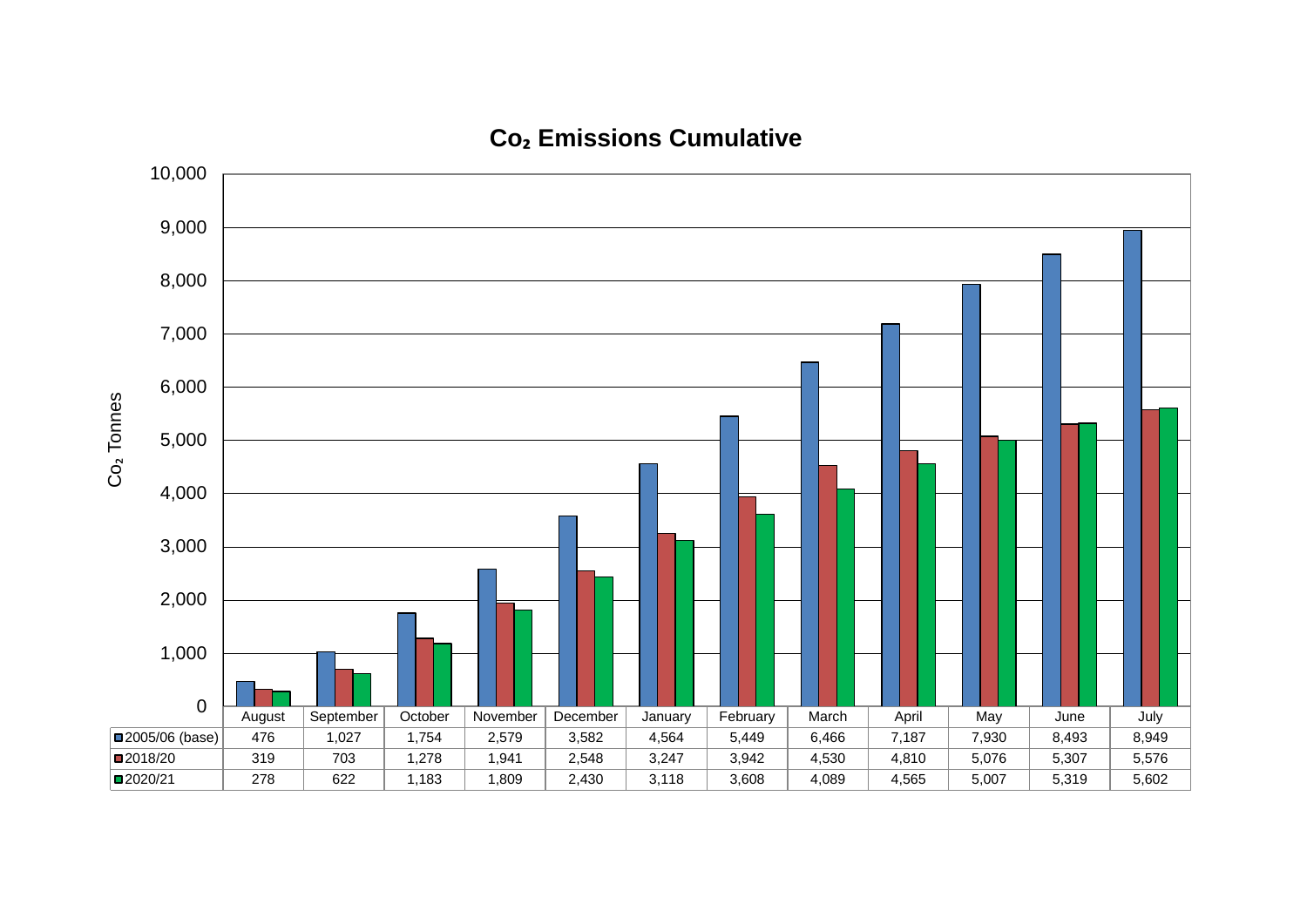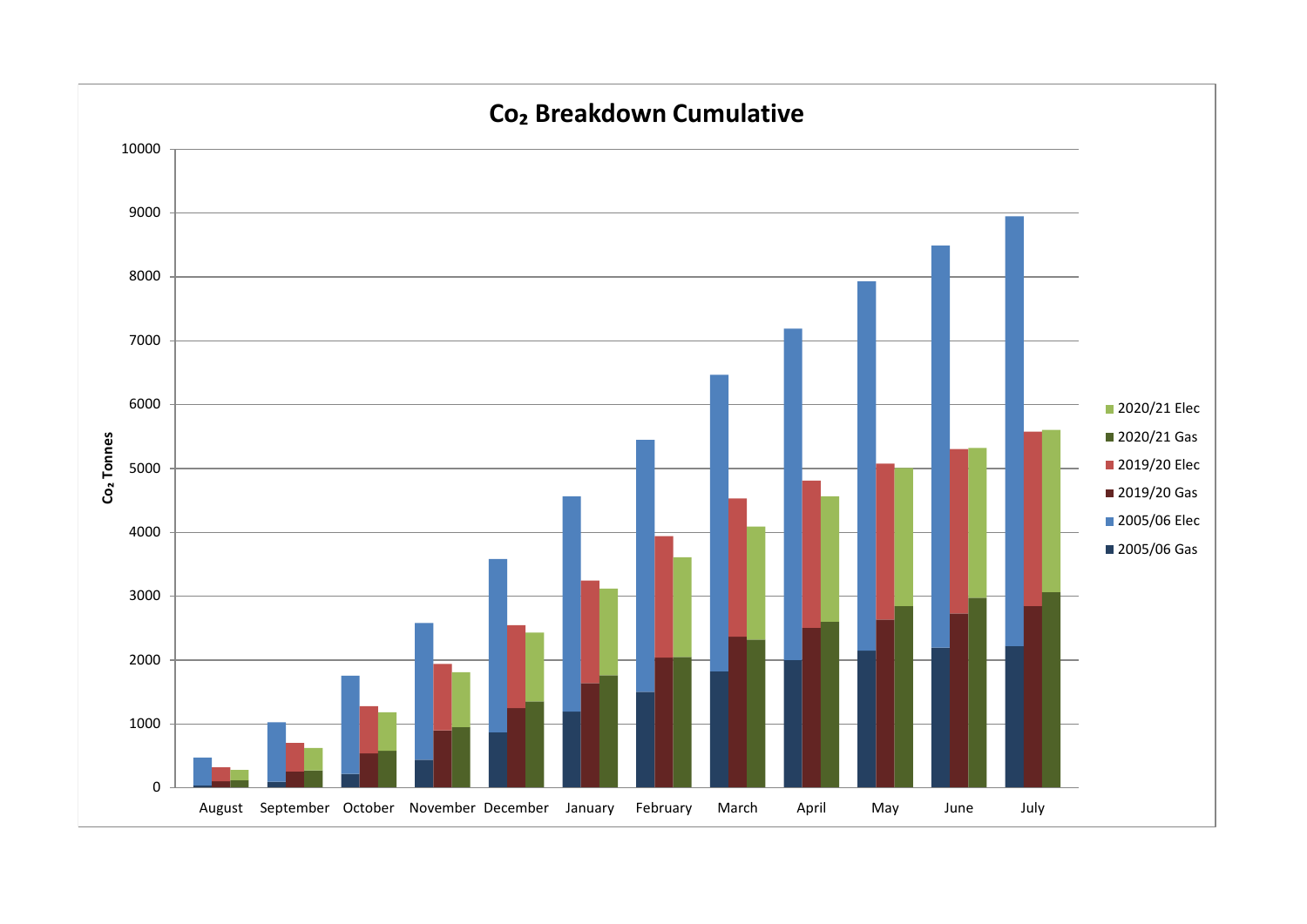

**CO₂ Emissions Per m²**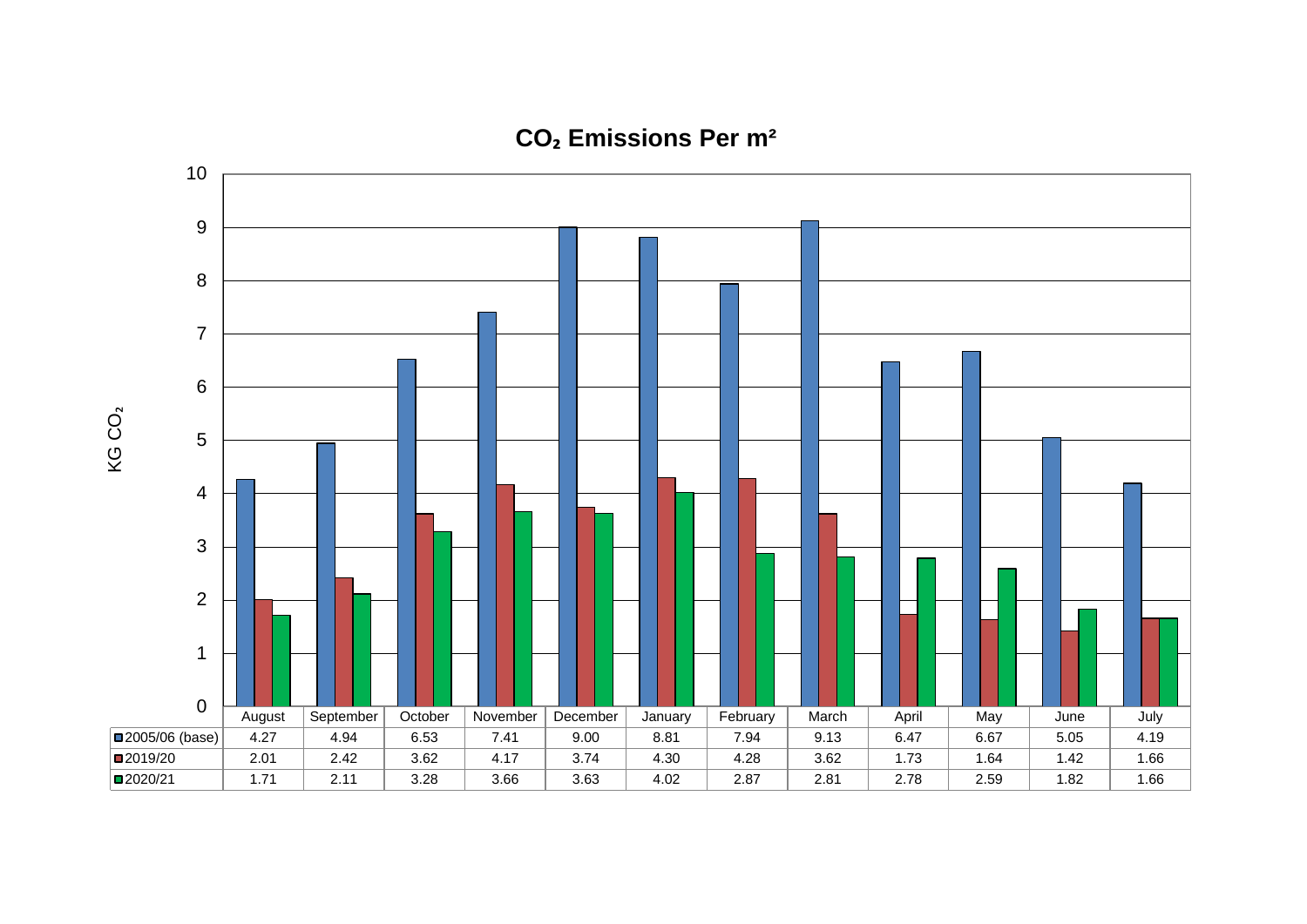**CO₂ Emissions Cumulative per m²**

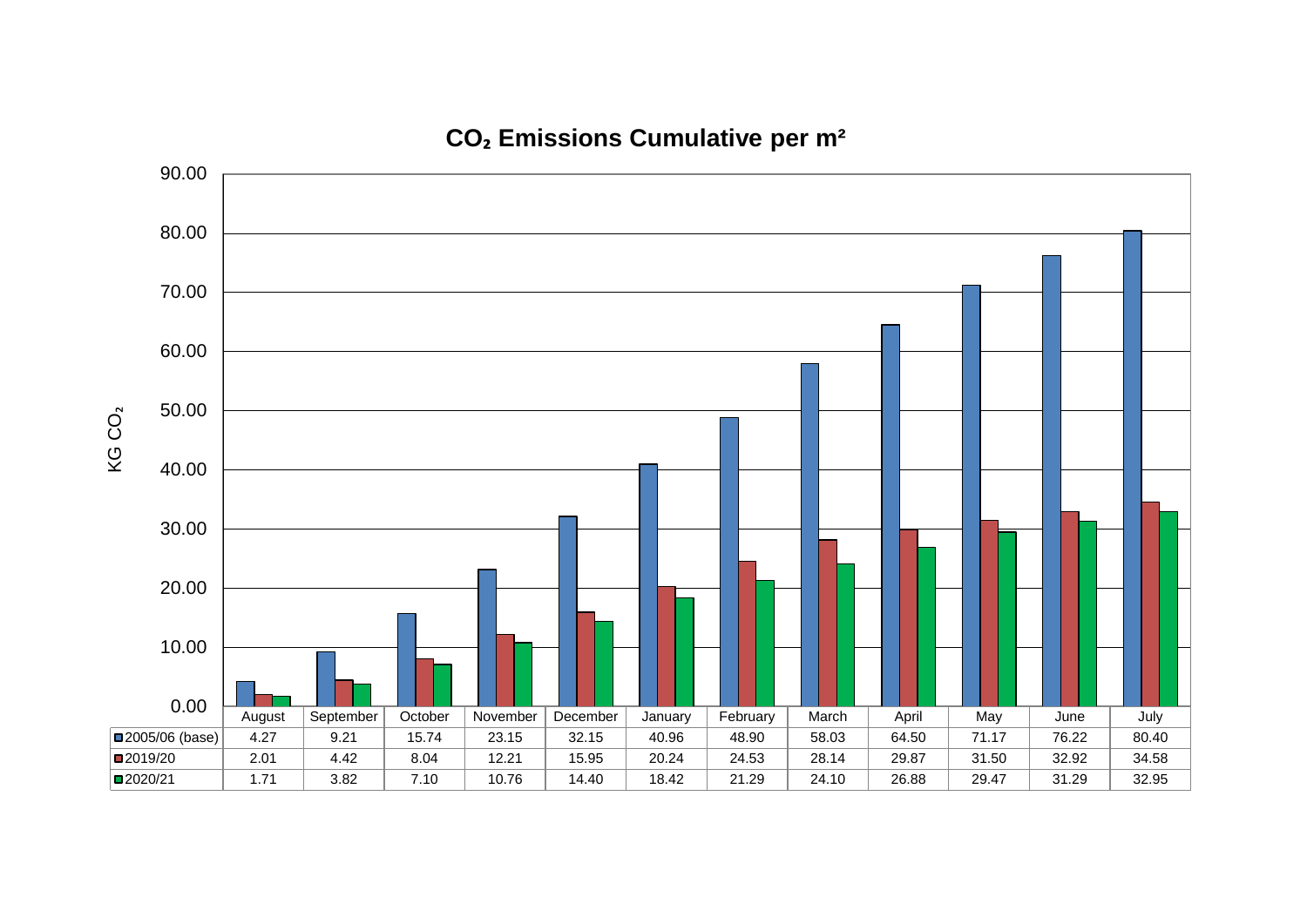

# **Gas cost vs DD adjusted budget**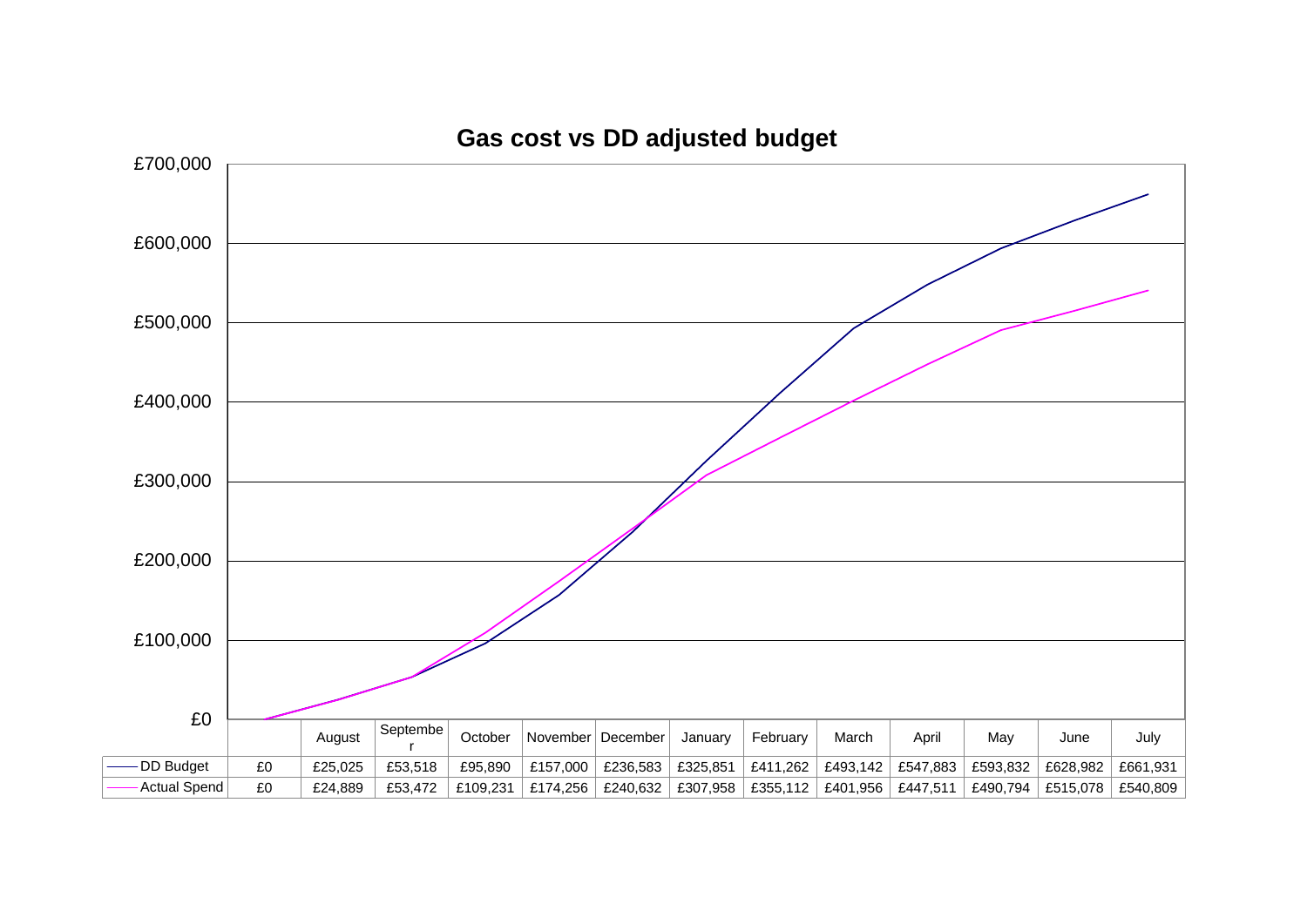

# **Gas Consumption Per Month**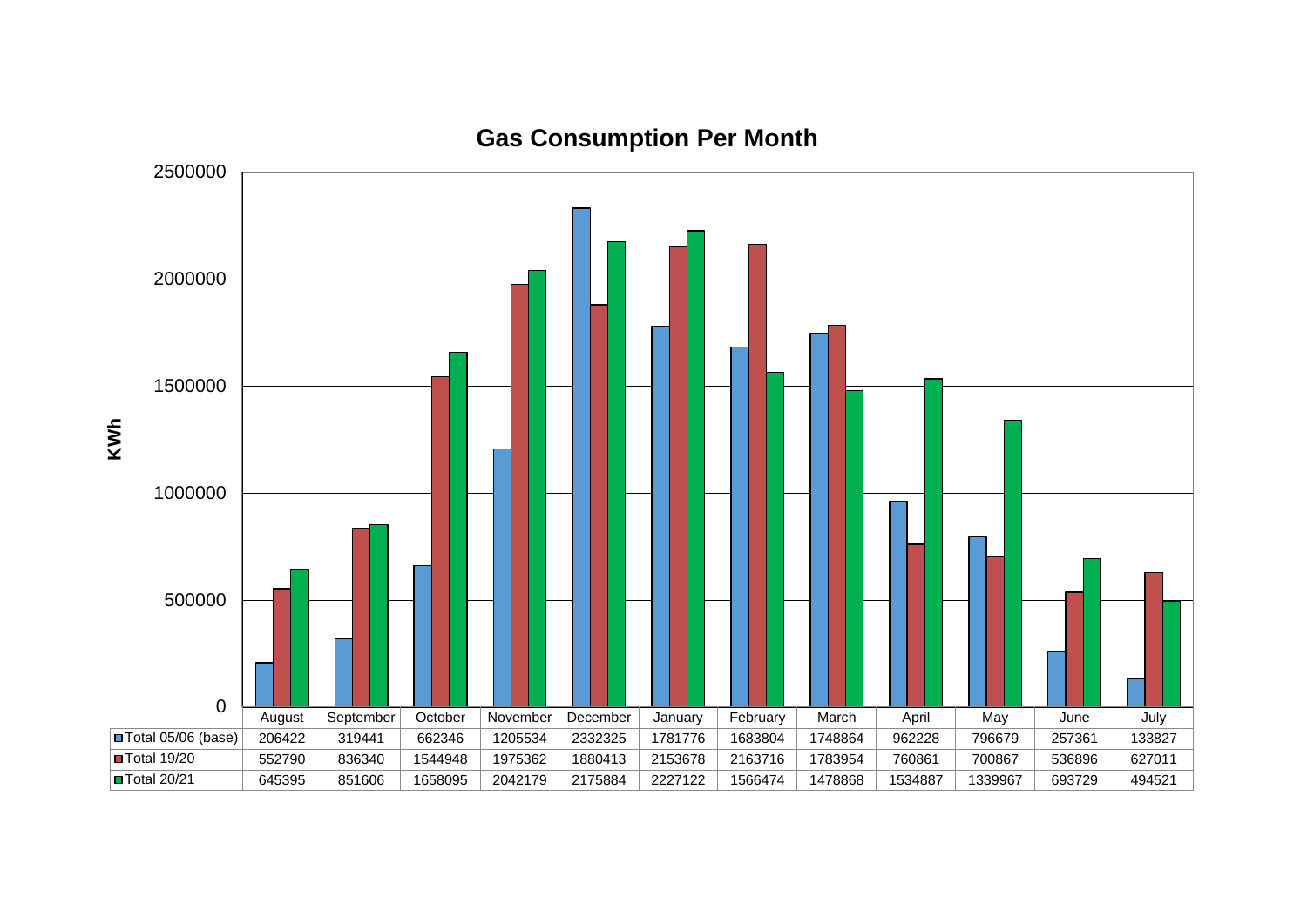### **Gas Cumulative**

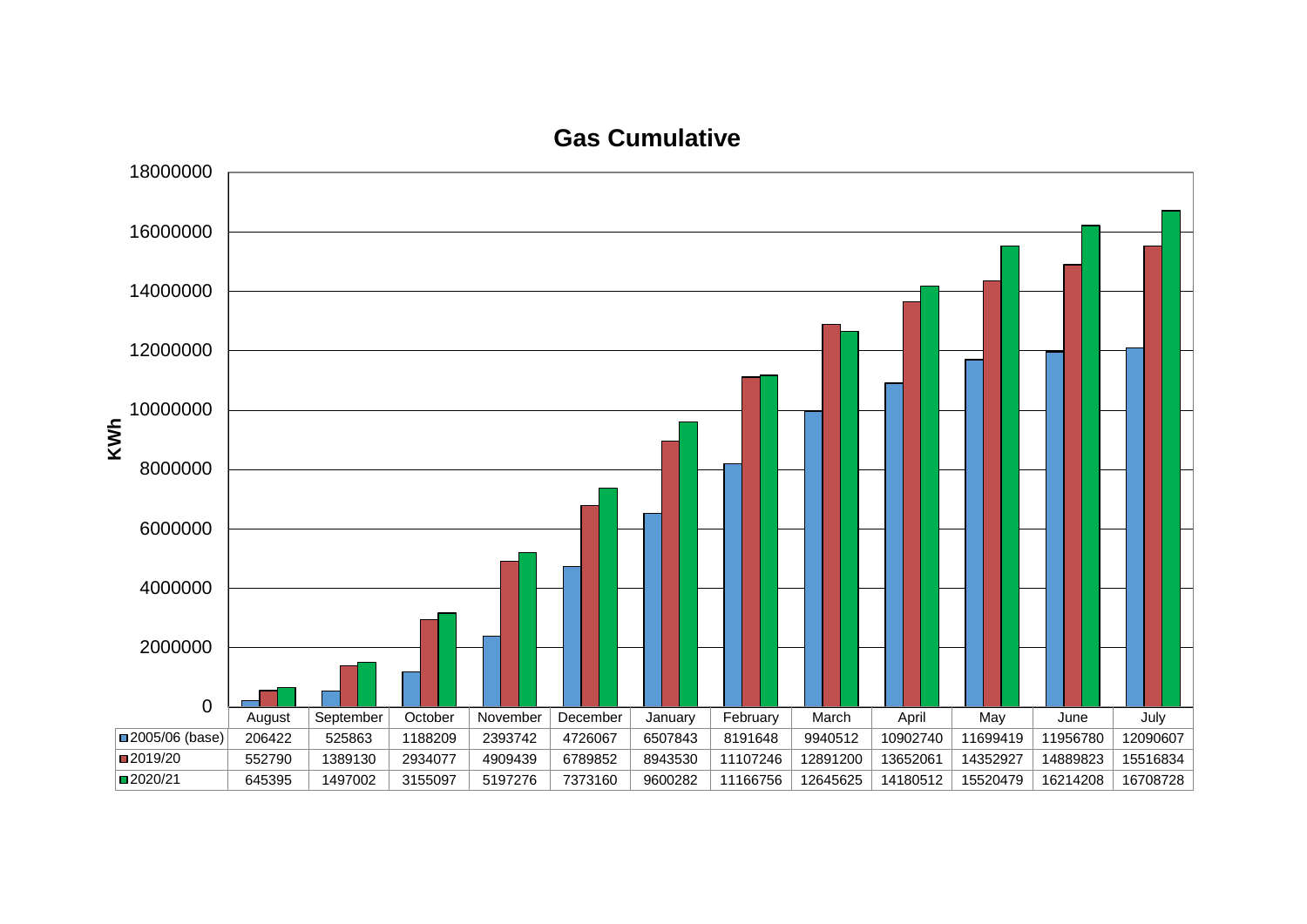|                        |                  |            |                                                                                                                                                                                                                                |           |                                                   |                                                                                           |                                         | February<br>Januarv |                                                                       |           |                                         |            |                     |               |            |            |                                  |                |                   |                            |             |                   |
|------------------------|------------------|------------|--------------------------------------------------------------------------------------------------------------------------------------------------------------------------------------------------------------------------------|-----------|---------------------------------------------------|-------------------------------------------------------------------------------------------|-----------------------------------------|---------------------|-----------------------------------------------------------------------|-----------|-----------------------------------------|------------|---------------------|---------------|------------|------------|----------------------------------|----------------|-------------------|----------------------------|-------------|-------------------|
|                        | <b>Carryover</b> | August     | September                                                                                                                                                                                                                      |           | October                                           | November                                                                                  | December                                |                     |                                                                       |           | March                                   |            | April               | Mav           |            | June       |                                  | July           | Carrvove          | Total                      |             | <b>Difference</b> |
|                        |                  | Cost       | Invoice<br>Cost                                                                                                                                                                                                                | Invoiced  | Cost<br>Invoice                                   | Cost<br>Invoice                                                                           | Cost<br>Invoice                         | Cost                | Cost<br>Invoiced                                                      | Invoicec  | Cost<br>Invoice                         | Cost       | Invoiced            | Cost          | Invoiced   | Cost       | Invoiced                         | Cos<br>Invoice |                   | Cost                       | Invoice     |                   |
| 96 Park Lane           | £1,229.4         | £19.86     | £55.49<br>£19.22                                                                                                                                                                                                               | £33.54    | £19.86<br>£53.82                                  | £19.2<br>£70.0                                                                            | £19.86<br>£85.8                         | £19.86              | £91.90<br>£17.93                                                      | £76.67    | £19.86<br>£74.2                         | £23.00     | £59.55              | £23.7         | £49.35     | £23.00     | £35.78<br>£23.7                  |                | £1.841.           | £249.15                    | £74.72      | £174.44           |
| Athena                 | -£254.8          | £297.28    | £510.44<br>£344.76                                                                                                                                                                                                             | £287.37   | £618.93<br>£620.45                                | £1,102.75<br>£1.094.44                                                                    | £972.26<br>£989.9                       | £1.063.52           | £1,054.33<br>£772.50                                                  | £772.06   | £716.65<br>£713.4                       | £514.59    | £514.58             | £404.0        | £404.33    | £220.66    | £177.67<br>£188.1                |                | £158.3            | £7,216.1                   | £7.042.55   | £173.56           |
|                        |                  |            |                                                                                                                                                                                                                                |           |                                                   |                                                                                           |                                         |                     |                                                                       |           |                                         |            |                     |               |            |            |                                  |                |                   |                            |             |                   |
| Aurora                 | $-£54.6$         | £62.50     | £109.36<br>£116.61                                                                                                                                                                                                             | £65.24    | £274.89<br>£220.75                                | £282.7<br>£235.18                                                                         | £268.95<br>£213.44                      | £325.23             | £131.06<br>£304.05                                                    | £49.39    | $-£307.30$<br>£231.9                    | £156.31    | £171.61             | £142.9        | £118.26    | £26.39     | £44.97<br>£52.5                  |                | £45.8             | £1,705.87                  | £1.582.40   | £123.47           |
| Centre House           | $-£473.8$        |            |                                                                                                                                                                                                                                |           |                                                   |                                                                                           |                                         |                     |                                                                       |           |                                         |            |                     |               |            |            |                                  |                | £473.             | £0.00                      | £0.00       | £0.00             |
| Centuria               | £62,931.         | £1,501.82  | £1.645.57<br>£2,200.84                                                                                                                                                                                                         | £914.23   | £4.195.82<br>£1.133.56                            | £4.907.1<br>£1,186.84                                                                     | £5.172.78<br>£1.229.                    | £6,953.40           | £1,413.85<br>£5,303.0                                                 | £1.176.20 | £5.022.14<br>£1,215.2                   | £3,854.6   | £530.2              | £2.748.0      | £428.2     | £1,485.9!  | £295.91<br>£1,799.3              |                | £96.301.          | £45,145.07                 | £44.538.95  | £606.12           |
| CFE                    | $-£175.2$        | £444.19    | £448.2<br>£623.29                                                                                                                                                                                                              | £449.59   | £669.02<br>£668.72                                | £701.7<br>£708.32                                                                         | £678.73<br>£672.7                       | £572.10             | £585.98<br>£299.81                                                    | £287.17   | £169.48<br>£147.9                       | £347.96    | £348.25             | £451.7        | £458.39    | £319.69    | £319.39<br>£356.2                |                | £341.4            | £5,458.99                  | £5.436.06   | £22.93            |
|                        |                  |            |                                                                                                                                                                                                                                |           |                                                   |                                                                                           |                                         |                     |                                                                       |           |                                         |            |                     |               |            |            |                                  |                |                   |                            |             |                   |
| Cook                   | -£158.           | £171.23    | £301.1<br>£164.50                                                                                                                                                                                                              | £135.88   | £259.63<br>£259.63                                | £514.9<br>£515.81                                                                         | £518.70<br>£518.0                       | £565.25             | £565.56<br>£173.40                                                    | £141.88   | £417.71<br>£523.9                       | £464.28    | £464.2              | £294.8        | £294.84    | £107.61    | £89.63<br>£103.4                 |                | £88.              | £3,755.5                   | £3.740.41   | £15.12            |
| Darlington             | $-E22.446.7$     | £403.99    | £11.029.53<br>£976.61                                                                                                                                                                                                          | £999.63   | £2.367.32<br>£2.350.67                            | £2,226.75<br>£2.251.40                                                                    | £2,323,32<br>£2.308.66                  | £2.261.66           | £1,340,27<br>£2.290.69                                                | £1.336.78 | £888.23<br>£879.68                      | £1.237.17  | £1.228.34           | £944.2        | £949.2     | £773.92    | £774.78<br>£856.40               |                | £12.745.6         | £16.599.84                 | £16,698.28  | $-£98.44$         |
| <b>Education House</b> | £17,198.6        | £170.78    | £125.0                                                                                                                                                                                                                         |           | £283.6                                            | £326.                                                                                     | £360.1                                  | £375.8              | £405.5                                                                |           | £566.34                                 | £269.61    |                     | £242.1        |            | £128.0     | £130.9                           |                | £16,692           | £3,384.16                  | $-£506.52$  | £3,890.68         |
|                        | $-£34.8$         |            | £69.66<br>£74.98                                                                                                                                                                                                               | £39.31    | £162.95<br>£114.73                                | £172.81                                                                                   | £164.94<br>£118.3                       | £182.44             | £172.89                                                               | £203.7    | £217.79                                 |            |                     | £185.57       |            |            | £32.72<br>£46.5                  |                | £39.7             | £1.569.29                  | £1.435.2    | £134.04           |
| Foster                 |                  | £39.80     |                                                                                                                                                                                                                                |           |                                                   | £159.16                                                                                   |                                         |                     | £247.27                                                               |           | £194.2                                  | £109.88    | £153.47             |               | £98.37     | £38.75     |                                  |                |                   |                            |             |                   |
| KES                    | £583.3           | £560.85    | £1.147.7<br>£623.66                                                                                                                                                                                                            | £636.76   | £986.32<br>£984.93                                | £1,035.30<br>£1,031.69                                                                    | £1,088.89<br>£1,216.41                  | £1,249.85           | £1,107.65<br>£1,038.21                                                | £1,033.73 | £1,028.77<br>£1,023.4                   | £742.83    | £739.69             | £745.6        | £740.39    | £448.84    | £446.39<br>£438.9                |                | £419.7            | £9,988.06                  | £9.945.1    | £42.89            |
| Mercuria               | $-£81.9$         | £88.9      | £166.50<br>£157.38                                                                                                                                                                                                             | £129.03   | £376.34<br>£422.64                                | £476.72<br>£477.0                                                                         | £458.31<br>£501.2                       | £505.70             | £521.75<br>£520.92                                                    | £297.16   | £426.34<br>£156.52                      | £531.09    | £525.1              | £127.47       | £101.88    | £84.19     | £70.35                           | £93.04         | £77.6             | £3,846.72                  | £3.364.71   | £482.01           |
| Parkside House 1       | $-£36.2$         | £32.94     | £74.22<br>£37.15                                                                                                                                                                                                               | £33.66    | £75.55<br>£49.05                                  | £76.1<br>£55.03                                                                           | £76.72<br>£65.3                         | £93.82              | £68.13<br>£83.02                                                      | £54.17    | $-E47.99$<br>£62.0                      | £46.25     | £62.80              | £48.44        | £57.06     | £60.22     | £35.26                           | £29.44         | £31.3             | £611.75                    | £611.95     | $-£0.20$          |
|                        | $-£26.19$        |            | £27.82                                                                                                                                                                                                                         | £31.60    | £44.18<br>£43.51                                  | £51.57                                                                                    | £61.99<br>£54.5                         | £65.93              | £53.09<br>£49.09                                                      | £52.53    | £68.0                                   |            | £64.44              | £43.61        | £61.90     |            | £38.03<br>£34.1                  |                | £39.7             | £583.66                    | £587.2      | $-£3.61$          |
| Parkside House 2       |                  | £27.78     | £54.4                                                                                                                                                                                                                          |           |                                                   | £52.0                                                                                     |                                         |                     |                                                                       |           | £55.29                                  | £46.0      |                     |               |            | £75.77     |                                  |                |                   |                            |             |                   |
| Parkside House 3       | $-£31.24$        | £40.16     | £62.59<br>£30.73                                                                                                                                                                                                               | £33.46    | £44.72<br>£53.18                                  | £54.82<br>£57.14                                                                          | £58.31<br>£60.8                         | £64.84              | £71.70<br>£52.24                                                      | £60.73    | £68.52<br>£48.48                        | £46.88     | £42.23              | £46.03        | £34.56     | £12.49     | £25.45<br>£26.3                  |                | £29.1             | £546.08                    | £548.31     | $-E2.23$          |
| Parkside House 4       | $-E25.4$         | £17.11     | £110.1<br>£24.04                                                                                                                                                                                                               | £16.80    | £34.63<br>£20.51                                  | £48.0<br>£21.36                                                                           | £51.02<br>£24.49                        | £61.36              | £42.11<br>£50.17                                                      | £44.80    | $-£45.74$<br>£45.9                      | £31.92     | £47.47              | £33.9         | £42.74     | £47.23     | £24.0                            | £18.1          | £18.8             | £371.83                    | £433.78     | £61.94            |
| Parkside House 5       | $-£35.40$        | £40.50     | £74.16<br>£32.55                                                                                                                                                                                                               | £31.67    | £42.55<br>£68.38                                  | £47.00<br>£95.62                                                                          | £59.58<br>£86.55                        | £59.33              | £91.86<br>£44.77                                                      | £76.58    | £235.35<br>£77.46                       | £46.93     | £63.68              | £44.25        | £68.29     | £69.95     | £30.65                           | £25.4          | £28.2             | £748.21                    | £757.7      | $-£9.55$          |
|                        |                  |            |                                                                                                                                                                                                                                |           |                                                   |                                                                                           |                                         |                     |                                                                       |           |                                         |            |                     | £43.3         |            |            |                                  |                |                   |                            | £570.16     |                   |
| Parkside House 6       | $-£26.21$        | £28.26     | £52.04<br>£32.12                                                                                                                                                                                                               | £29.69    | £50.58<br>£44.29                                  | £56.7<br>£42.58                                                                           | £61.65<br>£58.2                         | £71.60              | £73.36<br>£50.30                                                      | £61.32    | £40.94<br>£58.2                         | £50.79     | £54.83              |               | £53.28     | £48.77     | £33.65<br>£31.1                  |                | £34.8             | £566.24                    |             | $-£3.92$          |
| Parkside House 7       | $-£29.66$        | £27.19     | £57.90<br>£27.41                                                                                                                                                                                                               | £31.73    | £55.14<br>£46.45                                  | £55.90<br>£46.18                                                                          | £56.54<br>£57.1                         | £62.94              | £65.15<br>£56.30                                                      | £55.56    | £47.68<br>£58.53                        | £38.07     | £65.11              | £34.31        | £58.36     | £79.82     | £31.09<br>£21.7                  |                | £23.2             | £563.02                    | £566.84     | $-£3.83$          |
| Parkside House 8       | $-£34.6$         | £29.1      | £70.7<br>£43.65                                                                                                                                                                                                                | £37.99    | £63.17<br>£48.41                                  | £71.0<br>£54.37                                                                           | £82.56<br>£64.3                         | £80.91              | £69.1<br>£61.60                                                       | £58.12    | $-E2.94$<br>£59.7                       | £40.90     | £50.18              | £32.76        | £36.30     | £35.01     | £21.46<br>£21.0                  |                | £23.2             | £558.95                    | £559.45     | $-£0.51$          |
| Parkside House 9       | $-£32.92$        | £27.88     | £36.89<br>£81.96                                                                                                                                                                                                               | £27.57    | £38.85<br>£60.79                                  | £59.90<br>£54.19                                                                          | £68.35<br>£64.2                         | £77.04              | £73.05<br>£65.1                                                       | £58.50    | £30.05<br>£58.6                         | £41.24     | £53.74              | £35.95        | £52.05     | £60.13     | £31.44                           | £28.64         | £32.0             | £591.96                    | £593.45     | $-£1.49$          |
|                        |                  |            |                                                                                                                                                                                                                                |           |                                                   |                                                                                           |                                         |                     |                                                                       |           |                                         |            |                     | f414          |            |            |                                  |                |                   |                            |             |                   |
| Parkside House 10      | $-£21.6$         | £36.07     | £47.6<br>£41.1                                                                                                                                                                                                                 | £34.69    | £72.62<br>£37.66                                  | £72.9<br>£41.1                                                                            | £48.7<br>£76.38                         | £96.84              | £54.56<br>£72.95                                                      | £44.30    | $-£136.09$<br>£44.3                     | £44.90     | £44.69              |               | £40.13     | £26.76     | £26.96<br>£26.1                  |                | £28.              | £472.14                    | £471.3      | £0.83             |
| Parkside House 11      | $-£36.71$        | £48.51     | £75.96<br>£46.50                                                                                                                                                                                                               | £42.91    | £50.68<br>£76.74                                  | £85.97<br>£57.21                                                                          | £91.01<br>£58.08                        | £96.73              | £61.76<br>£106.34                                                     | £47.48    | $-£146.73$<br>£47.50                    | £64.36     | £55.48              | £66.91        | £46.62     | £8.78      | £34.32<br>£33.0                  |                | £34.5             | £578.16                    | £575.81     | £2.35             |
| Parkside House 12      | $-E22.7$         | £33.39     | £57.0<br>£33.45                                                                                                                                                                                                                | £32.8     | £58.18<br>£41.45                                  | £61.5<br>£44.45                                                                           | £66.44<br>£53.3                         | £75.0               | £61.74<br>£72.79                                                      | £50.84    | $-£30.2$<br>£50.9                       | £49.74     | £45.91              | £50.7         | £45.6      | £23.0      | £29.5                            | £26.4          | £28.9             | £520.55                    | £520.0      | £0.46             |
| Parkside House 13      | $-£39.32$        | £41.74     | £77.1<br>£49.09                                                                                                                                                                                                                | £33.34    | £56.66<br>£38.20                                  | £53.7<br>£38.33                                                                           | £55.13<br>£50.2                         | £72.11              | £59.71<br>£57.78                                                      | £51.14    | $-E27.27$<br>£52.3                      | £47.19     | £43.17              | £45.47        | £43.49     | £30.69     | £33.04<br>£20.40                 |                | £25.7             | £502.74                    | £506.49     | $-£3.75$          |
|                        |                  |            |                                                                                                                                                                                                                                |           |                                                   |                                                                                           |                                         |                     |                                                                       |           |                                         |            |                     |               |            |            |                                  |                |                   |                            |             |                   |
| Parkside House 14      | $-£36.10$        | £41.48     | £65.56<br>£44.1                                                                                                                                                                                                                | £43.14    | £65.34<br>£66.00                                  | £72.98<br>£63.90                                                                          | £79.32<br>£67.7                         | £82.50              | £73.86<br>£63.61                                                      | £61.60    | £15.78<br>£62.7                         | £54.49     | £56.72              | £51.26        | £54.79     | £46.73     | £38.07<br>£27.7                  |                | £33.0             | £645.99                    | £650.39     | $-£4.40$          |
| Parkside House 15      | $-£30.73$        | £30.57     | £62.40<br>£36.61                                                                                                                                                                                                               | £35.48    | £53.84<br>£44.72                                  | £60.1<br>£44.88                                                                           | £63.46<br>£49.76                        | £81.87              | £70.81<br>£66.25                                                      | £57.53    | $-£9.15$<br>£47.46                      | £52.00     | £41.92              | £41.1         | £45.54     | £18.70     | £23.6<br>£23.61                  |                | £25.4             | £518.99                    | £518.86     | £0.13             |
| Parkside House 16      | $-£41.14$        | £39.92     | £83.7<br>£33.35                                                                                                                                                                                                                | £36.41    | £67.73<br>£57.75                                  | £67.49<br>£65.59                                                                          | £75.46<br>£69.04                        | £88.04              | £76.53<br>£72.66                                                      | £59.77    | £25.36<br>£61.5                         | £55.20     | £59.64              | £51.66        | £57.39     | £50.43     | £38.43<br>£34.0                  |                | £38.1             | £661.40                    | £662.83     | $-£1.43$          |
|                        | $-£39.00$        |            | £42.44<br>£81.4                                                                                                                                                                                                                | £55.51    | £62.42<br>£60.89                                  | £68.0                                                                                     | £77.27<br>£83.2                         | £89.04              | £97.23<br>£73.84                                                      | £77.75    | £104.61<br>£78.9                        | £64.62     | £71.48              | £58.3         | £71.83     | £61.79     | £40.95                           | £35.0          | £38.5             | £781.2                     | £784.57     | $-£3.34$          |
| Parkside House 17      |                  | £45.26     |                                                                                                                                                                                                                                |           |                                                   | £64.22                                                                                    |                                         |                     |                                                                       |           |                                         |            |                     |               |            |            |                                  |                |                   |                            |             |                   |
| Parkside House 18      | $-£39.16$        | £39.55     | £79.76<br>£44.75                                                                                                                                                                                                               | £48.85    | £61.22<br>£62.09                                  | £57.98<br>£62.84                                                                          | £61.76<br>£75.24                        | £67.46              | £77.42<br>£64.49                                                      | £62.92    | £94.91<br>£63.1                         | £44.58     | £55.88              | £43.33        | £57.88     | £58.68     | £33.33<br>£22.0                  |                | £24.5             | £660.78                    | £664.81     | $-£4.03$          |
| Parkside House 19      | $-E32.4$         | £36.29     | £59.0<br>£33.82                                                                                                                                                                                                                | £35.96    | £45.58<br>£53.84                                  | £48.05<br>£64.1                                                                           | £74.77<br>£51.6                         | £83.24              | £56.67<br>£72.24                                                      | £46.74    | $-£58.52$<br>£48.2                      | £47.08     | £54.56              | £47.0         | £45.50     | £35.22     | £28.14                           | £26.2          | £28.              | £515.38                    | £515.78     | $-£0.40$          |
| Parkside House 20      | $-£25.46$        | £32.86     | £46.7<br>£22.10                                                                                                                                                                                                                | £41.05    | £66.32<br>£63.29                                  | £75.86<br>£70.15                                                                          | £79.80<br>£82.80                        | £99.29              | £89.54<br>£87.46                                                      | £65.57    | £25.96<br>£74.20                        | £48.50     | £72.51              | <b>£44 46</b> | £68.28     | £108.60    | £44.14                           | £36.97         | £40.4             | £728.19                    | £733.27     | $-£5.08$          |
|                        |                  |            |                                                                                                                                                                                                                                | £36.87    |                                                   |                                                                                           |                                         | £69.83              |                                                                       |           |                                         |            |                     |               |            |            |                                  |                |                   |                            | £590.7      |                   |
| Parkside House 21      | $-£36.55$        | £33.61     | £71.5<br>£35.12                                                                                                                                                                                                                |           | £50.90<br>£60.03                                  | £58.3<br>£53.24                                                                           | £62.91<br>£63.1                         |                     | £67.40<br>£62.0                                                       | £53.49    | £36.87<br>£58.6                         | £49.60     | £53.84              | £40.2         | £51.51     | £48.81     | £32.51                           | £30.8          | £34.2             | £588.17                    |             | $-£2.59$          |
| Parkside House 22      | $-£35.80$        | £38.29     | £36.48<br>£64.44                                                                                                                                                                                                               | £45.80    | £57.20<br>£60.24                                  | £72.2<br>£60.20                                                                           | £82.39<br>£66.9                         | £93.50              | £71.14<br>£77.69                                                      | £58.50    | $-E11.14$<br>£60.49                     | £59.78     | £60.19              | £39.62        | £61.69     | £78.69     | £52.75                           | £46.3          | £55.71            | £674.12                    | £679.23     | $-£5.11$          |
| Parkside House 23 Gnd  | £400.44          | £55.88     | £69.0<br>£46.79                                                                                                                                                                                                                | £34.25    | £87.49<br>£38.01                                  | £105.0<br>£38.90                                                                          | £121.37<br>£673.3                       | £135.90             | £42.27<br>£109.66                                                     | £37.53    | £12.73<br>£40.3                         | £31.73     | £11.34              | £38.49        | £10.25     | £81.1      | £299.29<br>£24.0                 |                | £54.0             | £850.30                    | £948.1      | £97.80-           |
| Parkside House 23 1st  | $-E4.08$         | £21.48     | £20.79<br>£44.35                                                                                                                                                                                                               | £21.76    | £21.48<br>£23.88                                  | £20.7<br>£24.17                                                                           | £21.48<br>$-£5.7$                       | £21.48              | £21.48<br>£19.40                                                      | £19.40    | £21.69<br>£21.4                         | £4.73      | £4.73               | £4.88         | £4.88      | £4.73      | £1.59                            | £4.88          | £4.8              | £187.82                    | £182.79     | £5.03             |
|                        |                  |            |                                                                                                                                                                                                                                |           |                                                   |                                                                                           |                                         |                     |                                                                       |           |                                         |            |                     |               |            |            |                                  |                |                   |                            |             |                   |
| Parkside House 23 2nd  | $-£21.38$        | £33.63     | £35.8<br>£17.33                                                                                                                                                                                                                | £17.33    | £17.90<br>£17.90                                  | £17.3<br>£17.33                                                                           | £17.90<br>£22.3                         | £22.55              | £19.24<br>£20.57                                                      | £35.89    | $-£8.83$<br>£36.7                       | £42.73     | £16.89              | £22.88        | £13.83     | $-£49.08$  | $-£49.68$                        | £3.9           | -£1.              | £158.81                    | £160.50     | $-£1.69$          |
| Parkside House 23 3rd  | £40.67           | £28.94     | £57.20<br>£28.34                                                                                                                                                                                                               | £31.73    | £40.27<br>£45.59                                  | £45.21<br>£53.88                                                                          | £45.56<br>$-£25.42$                     | £55.90              | £54.12<br>£51.99                                                      | £46.74    | £62.33<br>£47.50                        | £30.68     | £33.71              | £32.38        | £29.96     | £5.14      | $-£3.33$                         | £16.59         | £10.6             | £443.31                    | £423.00     | £20.31            |
| Parkside House 24      | $-£36.67$        | £47.31     | £71.1<br>£40.86                                                                                                                                                                                                                | £37.98    | £74.47<br>£60.13                                  | £82.29<br>£74.48                                                                          | £85.51<br>£88.28                        | £55.74              | £94.70<br>£68.72                                                      | £74.94    | £81.94<br>£76.92                        | £69.37     | £72.79              | £68.78        | £69.67     | £53.77     | £45.11                           | £38.41         | £45.6             | £767.16                    | £775.08     | $-£7.92$          |
| Parkside House 25      | $-E43.3$         | £40.44     | £87.7<br>£41.50                                                                                                                                                                                                                | £52.15    | £62.74<br>£62.96                                  | £76.59<br>£64.12                                                                          | £87.64<br>£79.7                         | £98.0               | £91.16<br>£88.68                                                      | £73.92    | £49.7<br>£75.44                         | £62.7      | £79.31              | £57.2         | £76.39     | £88.76     | £51.2                            | £46.7          | £53.6             | £800.87                    | £804.46     | $-£3.60$          |
|                        |                  |            |                                                                                                                                                                                                                                |           |                                                   |                                                                                           |                                         |                     |                                                                       |           |                                         |            |                     |               |            |            |                                  |                |                   |                            |             |                   |
| Parkside House 26      | $-E41.08$        | £34.71     | £80.1<br>£44.41                                                                                                                                                                                                                | £40.88    | £58.84<br>£84.68                                  | £86.9<br>£64.35                                                                           | £77.09<br>£92.29                        | £104.53             | £85.71<br>£87.04                                                      | £74.81    | $-£8.67$<br>£84.0                       | £59.97     | £89.03              | £62.48        | £84.54     | £110.26    | £57.58<br>£50.6                  |                | £58.1             | £809.26                    | £814.02     | $-£4.76$          |
| Parkside House 27      | $-£1,764.1$      | £27.64     | £31.36                                                                                                                                                                                                                         |           | £42.11                                            | £46.5                                                                                     | £48.69                                  | £59.74              | £55.1                                                                 |           | £164.41                                 | £67.28     |                     | £72.1         |            | £19.34     | F26.8                            |                | £2.425.4          | £661.34                    | £661.34     | £0.00             |
| Parkside House 28      | $-£40.6$         | £48.02     | £79.86<br>£45.75                                                                                                                                                                                                               | £42.21    | £91.40<br>£55.13                                  | £95.41<br>£68.55                                                                          | £101.33<br>£95.76                       | £118.63             | £97.82<br>£95.0                                                       | £75.85    | $-E48.44$<br>£73.3                      | £74.31     | £72.08              | £61.88        | £70.25     | £56.30     | £49.04<br>£40.7                  |                | £43.8             | £780.31                    | £783.02     | $-£2.71$          |
|                        |                  |            |                                                                                                                                                                                                                                | £39.45    |                                                   |                                                                                           |                                         |                     |                                                                       |           |                                         |            |                     |               |            |            |                                  |                |                   |                            |             | $-£4.65$          |
| Parkside House 29      | $-£31.1$         | £49.44     | £62.60<br>£38.53                                                                                                                                                                                                               |           | £54.92<br>£61.44                                  | £63.2<br>£60.97                                                                           | £60.42<br>£73.9                         | £71.97              | £81.93<br>£62.68                                                      | £63.21    | £58.19<br>£64.47                        | £67.50     | £62.44              | £70.3         | £58.88     | £23.42     | £35.23<br>£33.3                  |                | £38.3             | £660.58                    | £665.2      |                   |
| Parkside House 30 Gnd  | $-£70.42$        | £44.16     | £73.65<br>£41.12                                                                                                                                                                                                               | £41.52    | £85.32<br>£60.74                                  | £84.60<br>£72.54                                                                          | £87.05<br>£87.1                         | £103.48             | £63.87<br>£85.92                                                      | £55.10    | $-£60.59$<br>£56.3                      | £53.08     | £40.97              | £50.82        | £37.15     | $-£36.79$  | £33.77                           | £21.48         | £4.2              | £559.66                    | £556.70     | £2.96             |
| Parkside House 30 1st  | £200.9           | £12.37     | £27.54<br>£19.93                                                                                                                                                                                                               | £14.10    | £37.12<br>£17.39                                  | £43.0<br>£18.95                                                                           | £51.96<br>£344.3                        | £61.5′              | £25.42<br>£51.85                                                      | £60.65    | £106.98<br>£59.3                        | £46.0      | £39.63              | £36.5         | £32.3      | £26.38     | 105.97؛                          | £9.9           |                   | £503.71                    | £548.78     | £45.07            |
| Parkside House 30 2nd  | $-£28.02$        | £20.32     | £46.32<br>£22.44                                                                                                                                                                                                               | £20.44    | £32.56<br>£31.04                                  | £36.04<br>£49.99                                                                          | £44.11<br>£53.3                         | £51.88              | £53.45<br>£40.83                                                      | £48.26    | £70.00<br>£45.15                        | £37.25     | £37.66              | £24.92        | £41.46     | £36.81     | £18.99<br>£20.51                 |                | £20.8             | £436.15                    | £440.43     | $-£4.29$          |
|                        |                  |            |                                                                                                                                                                                                                                |           |                                                   |                                                                                           |                                         |                     |                                                                       |           |                                         |            |                     |               |            |            |                                  |                |                   |                            |             |                   |
| Parkside House 30 3rd  | $-£55.3$         | £32.19     | £64.74<br>£51.21                                                                                                                                                                                                               | £35.82    | £50.82<br>£33.32                                  | £59.77<br>£51.74                                                                          | £64.0<br>£73.0                          | £69.77              | £75.09<br>£67.72                                                      | £64.80    | £9.82<br>£64.9                          | £48.0      | £44.87              | £51.5         | £38.98     | £25.85     | $-£0.48$<br>£17.8                |                | £17.9             | £523.16                    | £534.94     | $-£11.78$         |
| Parkside Laundrette    | $-E28.29$        | £30.60     | £58.1<br>£28.40                                                                                                                                                                                                                | £29.84    | £34.73<br>£36.25                                  | £34.33<br>£34.11                                                                          | £35.80<br>£35.81                        | £39.88              | £37.21<br>£33.11                                                      | £32.73    | £31.25<br>£35.44                        | £18.90     | £27.18              | £21.54        | £30.58     | £41.09     | £23.79<br>£18.90                 |                | £20.7             | £370.05                    | £372.04     | $-£1.99$          |
| Parkside Offices       | £262.9           | £108.28    | £211.9<br>£105.60                                                                                                                                                                                                              | £120.55   | £273.69<br>£232.44                                | £278.08<br>£279.85                                                                        | £310.48<br>£324.6                       | £317.56             | £345.66<br>£277.45                                                    | £298.12   | £120.23<br>£297.3                       | £300.9     | £223.48             | £200.8        | £193.32    | £170.24    | £103.40<br>£58.7                 |                | £169.             | £2,522.2                   | £2.537.53   | -£15.33           |
| Phoenix                | $-£395.9$        | £346.53    | £687.8<br>£362.48                                                                                                                                                                                                              | £300.32   | £1,534.26<br>£1,525.18                            | £1,972.93<br>£1,983.34                                                                    | £2.001.40<br>£2,003.7                   | £1,664.54           | £1.661.48<br>£588.69                                                  | £589.54   | £899.96<br>£901.1                       | £1,206.1;  | £1,205.84           | £962.4        | £968.76    | £477.48    | £395.7<br>£475.46                |                | £383.             | £12,403.49                 | £12,299.65  | £103.84           |
|                        |                  |            |                                                                                                                                                                                                                                |           |                                                   |                                                                                           |                                         |                     |                                                                       |           |                                         |            |                     |               |            |            |                                  |                |                   |                            |             |                   |
| Saltersgill            | $-£139.7$        | £185.56    | £209.39<br>£294.9                                                                                                                                                                                                              | £173.98   | £517.08<br>£520.39                                | £570.58<br>£567.31                                                                        | £755.22<br>£755.2                       | £801.7              | £801.80<br>£602.25                                                    | £603.76   | £524.48<br>£524.2                       | £372.30    | £372.61             | £412.0        | £411.76    | £269.63    | £269.63<br>£318.1                |                | £281.             | £5,538.47                  | £5,437.3    | £101.14           |
| Main Site              | $-£2.289.0$      | £2.274.53  | £4.583.10<br>6.165.76                                                                                                                                                                                                          | £6.184.20 | £15.024.88<br>£14.816.38                          | 16.788.42<br>16.736.70                                                                    | £14.008.89 £13.741.                     | £12.863.24          | 12.765.64<br>£7.047.12                                                | £6.991.59 | £8.293.99<br>28.160.2                   | £7.859.1   | £7.738.69           | 27.647.24     | £7.602.43  | £3.678.1   | £3.629.44<br>4.303.8             |                | £4.032.           | £105.955.15                | 104.692.83  | 1,262.31          |
| University House       | $-E81.3$         | £160.83    | £144.21<br>£135.57                                                                                                                                                                                                             | £64.30    | £256.36<br>£62.82                                 | £253.68<br>£61.65                                                                         | £237.74<br>£62.8                        | £295.32             | £274.63<br>£271.73                                                    | £251.83   | $-£410.68$<br>£272.12                   | £237.04    | £243.23             | £217.00       | £231.52    | £130.44    | £111.09<br>£131.1                |                | £120.3            | £1.916.21                  | £1,819.13   | £97.08            |
| Victoria               | $-£256.0$        | £49.48     | £86.58<br>£47.88                                                                                                                                                                                                               | £41.90    | £49.48<br>£43.29                                  | £48.18<br>£637.33                                                                         | £1.410.9<br>£750.4                      | £628.36             | £658.62<br>£577.38                                                    | £744.66   | £556.3<br>£696.4                        | £781.5     | £783.58             | £660.2        | £653.5     | £155.01    | £118.3<br>£89.9                  |                | £68.              | £5,054.7                   | £5,026.44   | £28.32            |
|                        |                  |            |                                                                                                                                                                                                                                |           |                                                   |                                                                                           |                                         |                     |                                                                       |           |                                         |            |                     |               |            |            |                                  |                |                   |                            |             |                   |
| Middlesbrough Tower    | $-E9,817.2$      | £11,053.67 | £21,053.3<br>£9,424.29                                                                                                                                                                                                         |           | £9.655.71 £12.845.37 £12.797.43                   | £14,845.03                                                                                | £14,853.08 £16,728.05<br>£16,616.2      | £17,148.47          | £17,150.45<br>£11.510.95                                              |           | £11,468.30 £14,240.58<br>£14,171.4      | £14,265.03 | £14,179.63          | £14,280.98    | £14,219.87 | £9,567.54  | £9,507.10<br>£9,853.7            |                | £9,740.8          | £155,763.72                | £155,596.1  | £167.55           |
| Waterhouse             | $-£327$          | £380.97    | £710.1<br>£400.99                                                                                                                                                                                                              | £408.88   | £1 193 7:<br>£1.189.21                            | £1.426.9<br>£1.429.61                                                                     | £1.700.19<br>£1 709                     | £1.849.09           | £1.876.45<br>£1.295.50                                                | £1.288.57 | £1,510.7<br>£1.517.48                   | £1,243.50  | £1.237.9            | £1.193.1      | £1,198.5   | £369.62    | £368.18<br>£234.5                |                | £229.             | £12,805.7                  | £12.829.7   | $-£24.00$         |
| Woodlands Hall 1       | $-688.5$         | £118.79    | £174.43<br>£96.00                                                                                                                                                                                                              | £100.1    | £210.0<br>£196.16                                 | £218.0<br>£227.51                                                                         | £241.66<br>£258.                        | £232.56             | £337.04<br>£235.0                                                     | £286.80   | £408.32<br>£287.6                       | £202.45    | £246.2              | £226.7        | £240.64    | £211.46    | £151.3<br>£180.3                 |                | £181.             | £2,581.44                  | £2.599.1    | $-£17.73$         |
| Woodlands Hall 2       | $-£105.2$        | £120.09    | £202.43<br>£108.48                                                                                                                                                                                                             | £105.76   | £204.85<br>£174.67                                | £197.91<br>£199.82                                                                        | £257.30<br>£245.1                       | £277.69             | £286.53<br>£257.16                                                    | £251.61   | £164.43<br>£237.9                       | £211.79    | £211.80             | £207.8        | £207.6     | £127.32    | £127.12<br>£160.21               |                | £152.             | £2,295.0                   | £2.297.7    | $-E2.73$          |
|                        |                  |            |                                                                                                                                                                                                                                |           |                                                   |                                                                                           |                                         |                     |                                                                       |           |                                         |            |                     |               |            |            |                                  |                |                   |                            |             |                   |
| Woodlands Hall 3       | $-£108.00$       | £95.03     | £203.86<br>£111.98                                                                                                                                                                                                             | £117.01   | £185.52<br>£184.43                                | £220.92<br>£222.61                                                                        | £239.60<br>£239.82                      | £301.73             | £250.16<br>£301.95                                                    | £250.05   | £235.19<br>£234.7                       | £190.25    | £190.24             | £174.79       | £174.57    | £118.44    | £132.85<br>£118.43               |                | £131.3            | £2.256.46                  | £2,261.04   | $-£4.57$          |
| Woodlands Hall 4       | $-£1,866.3$      | £131.84    | £91.80<br>£126.74                                                                                                                                                                                                              | £44.42    | £265.00<br>£45.90                                 | £265.54<br>£44.42                                                                         | £328.18<br>£45.90                       | £301.77             | £304.17<br>£45.90                                                     | £3,198.55 | £9.35<br>£288.18                        | £221.53    | £221.34             | £178.90       | £177.79    | £64.74     | £74.36<br>£64.53                 |                |                   | £2,272.10                  | £2,473.26   | $-£201.16$        |
| Woodlands Hall 5       | $-£121.42$       | £75.79     | £245.86<br>£95.29                                                                                                                                                                                                              |           | £129.86 £204.09<br>£198.88                        | £246.82<br>£228.42                                                                        | £257.69<br>£257.06                      | £263.54             | £289.43 £267.65                                                       | £249.92   | £307.99<br>£237.38                      |            | £126.40 £213.39     | £233.25       | £212.08    | £202.83    | £132.86<br>£167.18               |                | £168.11           | £2.448.51                  | £2,441.83   | £6.69             |
| Woodlands Hall 6       | $-£100.43$       | £110.79    | £212.23<br>£128.19                                                                                                                                                                                                             |           | £132.46 £191.60<br>£191.81                        | £209.53<br>£210.17                                                                        | £245.98<br>£246.40                      | £292.94             | £292.95<br>£253.93                                                    | £254.05   | £252.20<br>£251.78                      |            | £232.47 £232.67     | £207.33       | £206.45    | £126.31    | £126.32<br>£149.37               |                | £143.74           | £2,400.64                  | £2,400.60   | £0.03             |
|                        |                  |            |                                                                                                                                                                                                                                |           |                                                   |                                                                                           |                                         |                     |                                                                       |           |                                         |            |                     |               |            |            |                                  |                |                   |                            |             |                   |
| Woodlands Hall 7       | $-£95.20$        | £49.79     | £177.75<br>£81.67                                                                                                                                                                                                              | £85.95    | £173.47<br>£126.35                                | £203.53<br>£149.84                                                                        | £205.80<br>£188.04                      | £208.79             | £226.50<br>£204.15                                                    |           | £192.37 £129.15<br>£203.72              | £188.49    | £188.50             | £165.57       | £164.90    | £102.29    | £102.29<br>£120.19               |                | £116.7            | £1,832.90                  | £1,827.76   | £5.14             |
| Woodlands Laundry      | £5.47            | £11.17     | £19.67<br>£11.76                                                                                                                                                                                                               | £10.46    | £15.52<br>£13.38                                  | £14.85<br>£15.28                                                                          | £14.78<br>£17.57                        | £15.21              | £18.53<br>£13.60                                                      | £15.91    | -£27.97<br>£16.11                       | £10.54     | £11.14              | £12.02        | £10.05     | £12.20     | £7.88<br>£12.14                  |                | -£78.87           | £115.81                    | £82.58      | £33.22            |
| Zelos Flat 1           | $-£5.53$         | £5.53      | £5.36<br>£11.06                                                                                                                                                                                                                | £5.36     | £5.53<br>£5.53                                    | £5.36<br>£5.36                                                                            | £5.53<br>£5.53                          | £5.53               | £5.53<br>£5.00                                                        | £5.00     | £5.53<br>£5.53                          | £3.78      | £3.78               | £3.91         | £3.91      | £3.78      | £3.78                            | £3.9           | £3.91             | £58.75                     | £58.75      | $-£0.00$          |
| Zelos Flat 2           | $-£5.53$         | £5.53      | £11.06<br>£5.36                                                                                                                                                                                                                | £5.36     | £5.53<br>£5.53                                    | £5.36<br>£5.36                                                                            | £5.53<br>£5.53                          | £5.53               | £5.53<br>£5.00                                                        | £5.00     | £5.53<br>£5.53                          | £3.78      | £3.78               | £3.91         | £3.91      | £3.78      | £3.78                            | £3.91          | £3.91             | £58.75                     | £58.75      | $-£0.00$          |
|                        |                  |            |                                                                                                                                                                                                                                |           |                                                   |                                                                                           |                                         |                     |                                                                       |           |                                         |            |                     |               |            |            |                                  |                |                   |                            |             |                   |
| Zelos Main             | $-£32.55$        | £32.55     | £31.50<br>£65.10                                                                                                                                                                                                               | £31.50    | £32.55<br>£32.55                                  | £31.50<br>£31.50                                                                          | £32.55<br>£32.55                        | £32.55              | £32.55<br>£29.40                                                      | £29.40    | £32.55<br>£32.55                        | £4.10      | £4.10               | £4.23         | £4.23      | £4.10      | £4.10                            | £4.23          | £4.23             | £271.80                    | £271.81     | $-£0.01$          |
| MIMA                   | $-£999.18$       | £1,156.95  | £2.157.18                                                                                                                                                                                                                      |           | £1.053.58 £1.068.36 £1.516.14 £1.520.40 £1.702.98 |                                                                                           | £1.710.12 £2.380.00 £2.399.83           | £2,601.36           | £2,600.80 £1,629.05 £1,630.57 £1,940.06 £1,944.17                     |           |                                         |            | £1.411.06 £1.411.64 | £1.249.42     | £1.241.84  | £570.03    | £570.31 £1.054.88                |                | £986.28           | £18,265.49                 | £18,242.32  | £23.17            |
| Curve                  | $-£177.29$       | £272.68    | £403.61<br>£372.45                                                                                                                                                                                                             | £372.46   | £797.63<br>£795.19                                | £964.30<br>£975.60                                                                        | £935.56<br>£927.16                      | £1,645.57           | £1,664.70<br>£1,268.24                                                |           | £1,252.02 £1,258.85<br>£1,227.97        | £981.11    | £971.98             | £821.32       | £779.96    | £303.44    | £296.24<br>£256.42               |                | £199.8            | £9,877.58                  | £9,689.46   | £188.13           |
|                        | $-£384.14$       | £423.06    |                                                                                                                                                                                                                                |           | £496.35 £841.31 £743.73                           |                                                                                           | £795.73 £1,079.62<br>£987.34            |                     | £1,114.96<br>£917.87                                                  |           | £858.37 £760.39                         |            | £670.02             | £718.18       | £583.97    | £132.05    | £311.85<br>£310.59               |                | £344.62           | £8.136.63                  | £8.142.66   | $-£6.03$          |
| Fusion Hive            |                  |            | £803.82<br>£463.84                                                                                                                                                                                                             |           |                                                   | £909.13                                                                                   |                                         | £929.71             |                                                                       |           | £816.04                                 | £650.89    |                     |               |            |            |                                  |                |                   |                            |             |                   |
| Meteor                 | -£80.17          | £118.11    | £147.46<br>£91.21                                                                                                                                                                                                              |           | £99.31 £281.77 £154.76                            | £281.83<br>£272.52                                                                        | £325.40 £367.48                         | £300.47             | £425.24<br>£272.55                                                    | £343.31   | £357.88<br>£276.44                      | £229.68    | £55.44              | £164.95       | £95.01     | $-£113.75$ | £70.37<br>£75.57                 |                | £70.3             | £2,385.67                  | £2,297.49   | £88.19            |
| KES 12-21              | $-E20.475.27$    | £562.95    | £598.23                                                                                                                                                                                                                        |           | £980.80                                           | £1.056.64                                                                                 | £1.143.87                               | £1.048.99           | £1,029.57                                                             |           | £830.43                                 | £841.81    |                     | £964.09       |            | £541.62    | £583.05                          |                | £30.657.32        | £10.182.05                 | £10.182.05  | £0.00             |
| NHC                    | $-E899.30$       | £1,010.23  | £1,980.55                                                                                                                                                                                                                      |           | £1,128.98 £1,154.13 £1,605.83 £1,610.57 £1,967.94 | £1,978.90                                                                                 | £2,950.48 £2,950.54 £3,493.01           |                     | £3,493.69                                                             |           | £2,496.96 £2,493.20 £2,080.83 £2,075.93 |            | £2,274.17 £2,287.13 | £1,862.83     | £1,851.47  | £998.46    | £998.18 £1,195.09                |                | £1,057.01         | £23,064.81                 | £23,032.00  | £32.81            |
| 4 Cannon Park Way      | £0.00            |            |                                                                                                                                                                                                                                |           |                                                   |                                                                                           |                                         |                     |                                                                       |           |                                         |            |                     |               |            |            |                                  |                | $E_{0.0}$         | £0.00                      | £0.00       | £0.00             |
|                        |                  |            |                                                                                                                                                                                                                                |           |                                                   |                                                                                           |                                         |                     |                                                                       |           |                                         |            |                     |               |            |            |                                  |                |                   |                            |             |                   |
| Student Life           | $-£94.90$        | £94.12     | £189.81<br>£91.08                                                                                                                                                                                                              |           | £167.75<br>£102.93 £164.01                        | £159.71<br>£156.54                                                                        | £101.62<br>£143.15                      | £165.43             | £94.72<br>£188.30                                                     |           | £85.55 £45.28<br>£94.72                 | £88.88     | £18.27              | £37.05        | £63.65     | £122.71    | £91.57<br>£167.64                |                | £191.21           | £1,425.83                  | £1,304.97   | £120.86           |
| 93 Borough Road        |                  | £877.16    | £877.16<br>£92.07                                                                                                                                                                                                              |           | £92.07   £254.60<br>£254.60                       | £162.94<br>£162.94                                                                        | £96.90                                  | £140.57             | £121.41                                                               |           | £94.92 £1,036.58<br>£94.88              | £113.61    | £64.71              | £435.98       | £56.07     |            | £44.67 £1.301.50                 | £29.96         | £18.22            | £3,406.46                  | £3,017.07   | £389.38           |
| Cornell                |                  |            | £475.49                                                                                                                                                                                                                        |           | £475.49 £3.828.87 £3.828.87 £5.967.48             |                                                                                           | £5,967.48 £3,860.25 £3,860.25           | £2,615.57           | £4,367.57 £2,483.64 £2,186.92 £1,295.52 £1,590.52                     |           |                                         |            | £1,265.19 £1,356.72 | £2,065.67     | £1,259.83  | £658.38    | £658.36<br>£575.41               |                | £530.39           | £25,091.47                 | £26,082.40  | $-£990.93$        |
| Fusion Hive Total      |                  | £423.06    | £803.82                                                                                                                                                                                                                        |           | £463.84 £496.35 £841.31 £743.73 £909.13           |                                                                                           | £795.73 £1,079.62 £987.34               | £929.71             | £1,114.96                                                             |           | £917.87 £858.37 £760.39<br>£816.04      |            | £650.89 £670.02     | £718.18       | £583.97    | £132.05    | £310.59<br>£311.85               | £0.00          | £344.62           | £8,136.63                  | £8.142.66   | $-£6.03$          |
|                        |                  |            |                                                                                                                                                                                                                                |           |                                                   |                                                                                           |                                         |                     |                                                                       |           |                                         |            |                     |               |            |            |                                  |                |                   |                            |             |                   |
| Darlington Total       |                  | £1,414.22  | £13,010.08                                                                                                                                                                                                                     |           | £2,105.60 £2,153.76 £3,973.15 £3,961.24 £4,194.69 |                                                                                           | £4,230.30 £5,273.79 £5,259.20 £5,754.66 |                     | £5,784.38 £3,837.22 £3,829.98 £2,969.06 £2,955.61                     |           |                                         |            | £3,511.34 £3,515.47 | £2,807.04     | £2,800.72  |            | £1,772.38 £1,772.96 £2,051.49    |                | £0.00 £13,802.61  | £39,664.65                 | £39,730.28  | -£65.63           |
| MIMA Total             |                  | £1,156.95  | £2,157.18                                                                                                                                                                                                                      |           |                                                   | £1,053.58 £1,068.36 £1,516.14 £1,520.40 £1,702.98 £1,710.12 £2,380.00 £2,399.83 £2,601.36 |                                         |                     | £2,600.80 £1,629.05 £1,630.57 £1,940.06 £1,944.17 £1,411.06 £1,411.64 |           |                                         |            |                     | £1,249.42     | £1,241.84  | £570.03    | £570.31 £1,054.88                | £0.00          | £986.28           | £18,265.49                 | £18,242.32  | £23.17            |
| Main Site Total        |                  | £21,894.64 | £37,803.37  £24,960.14  £22,807.82  £49,428.76  £43,753.80  £58,217.96  £57,796.86  £57,642.71  £51,377.89  £58,040.25  £58,040.25  £52,018.21  £40,769.32  £36,998.89  £41,175.09  £37,969.30  £39,981.26  £35,339.04  £38,50 |           |                                                   |                                                                                           |                                         |                     |                                                                       |           |                                         |            |                     |               | £33,588.44 |            | £21,808.94 £20,752.39 £22,314.10 |                | £0.00 £163,887.16 | £474,742.01                | £468,012.90 | £6,729.11         |
| Grand Total            |                  |            | £24,888.87  £53,774.45  £28,583.15  £26,526.29  £55,759.36  £49,979.17  £65,024.76  £59,533.01  £66,376.12  £60,024.26  £67,325.97  £61,518.35  £47,153.47  £43,317.81  £43,844.60  £43,685.12  £45,554.54  £40,936.17  £43,28 |           |                                                   |                                                                                           |                                         |                     |                                                                       |           |                                         |            |                     |               | £38,214.97 |            | £24,283.40 £23,407.51 £25,731.05 |                | £0.00 £179,020.67 | £540,808.79 <mark>1</mark> | £534,128.16 | £6,680.62         |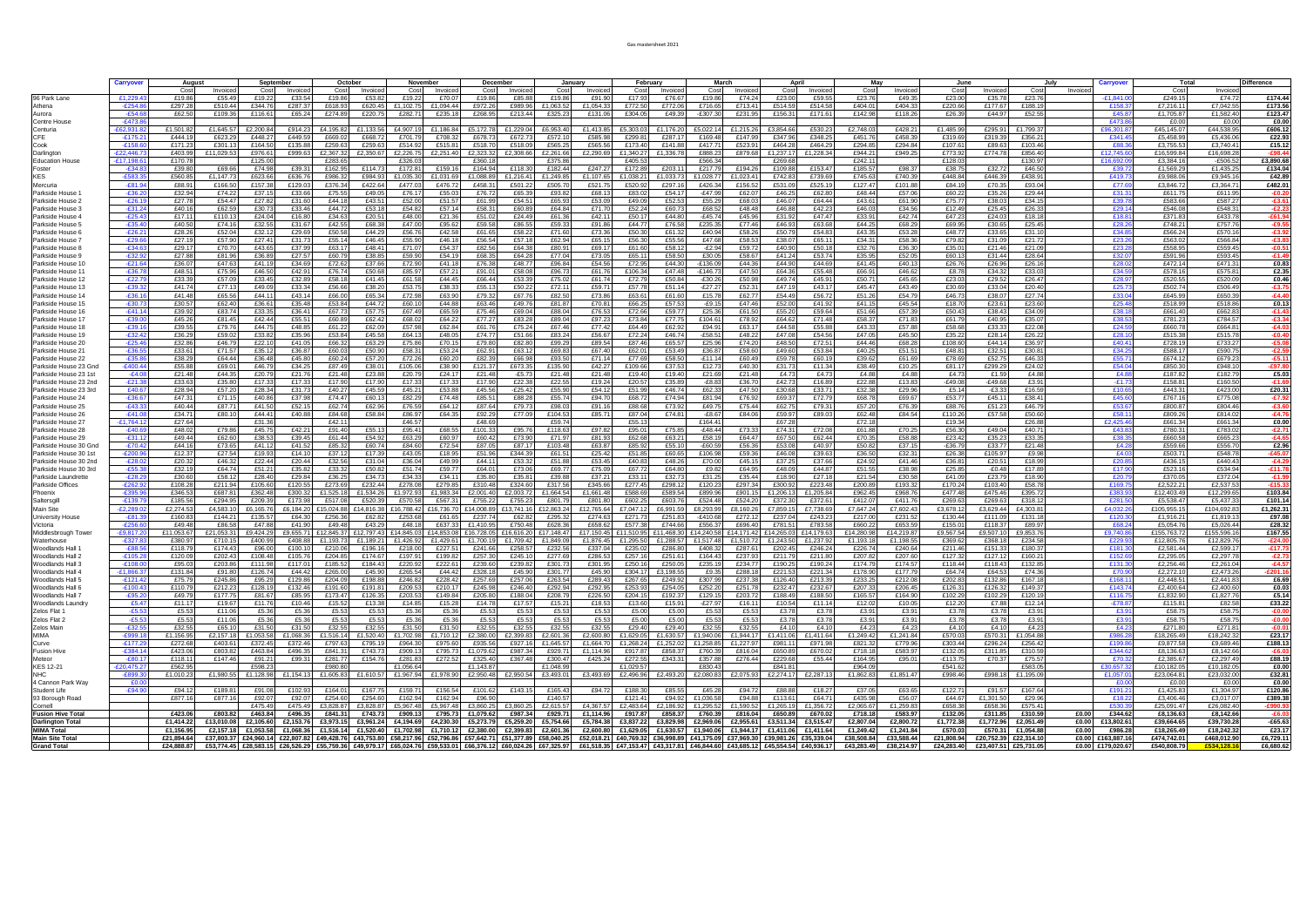

**Electricity spend vs Budget**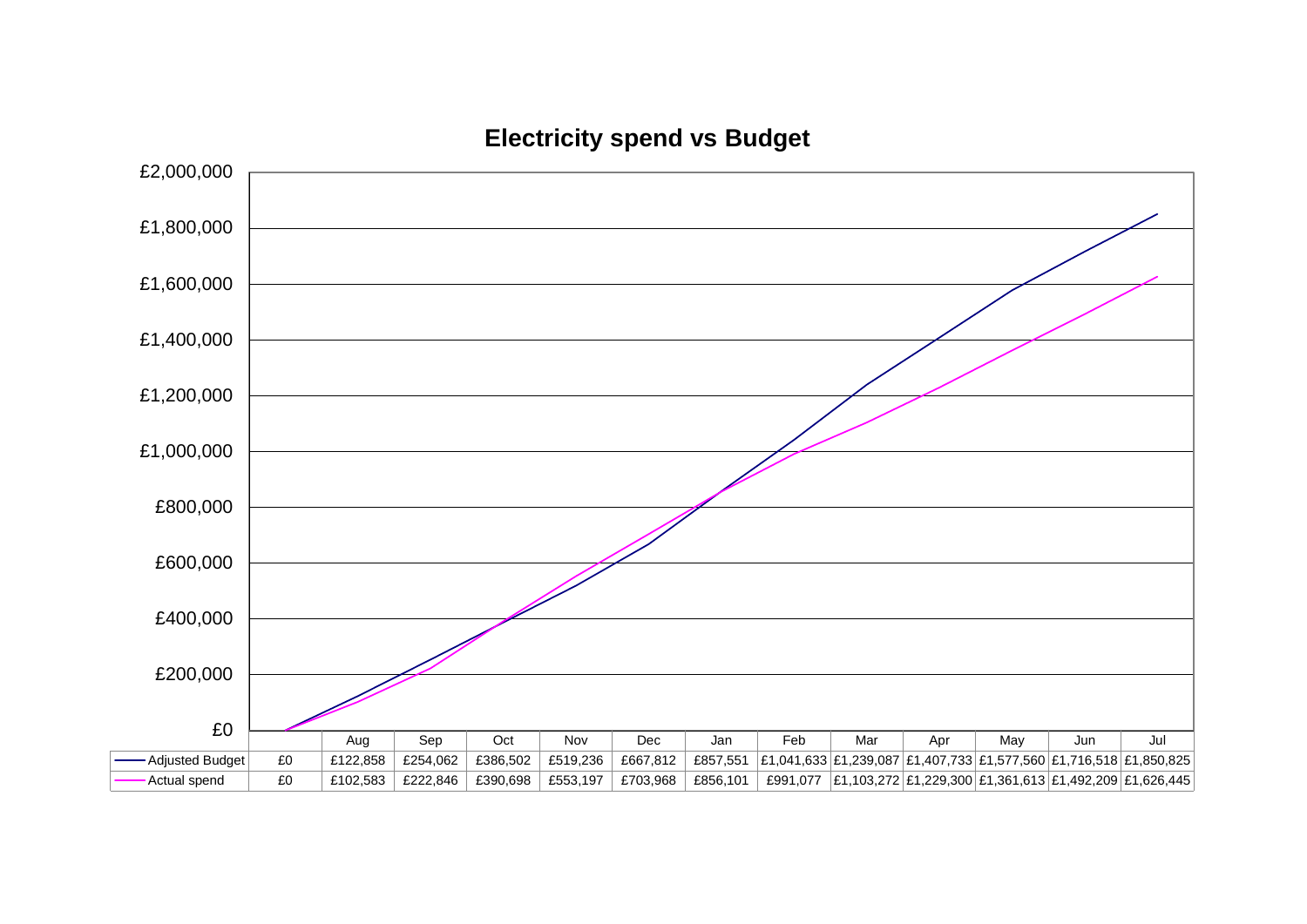

### **Electricity Consumption Per Month**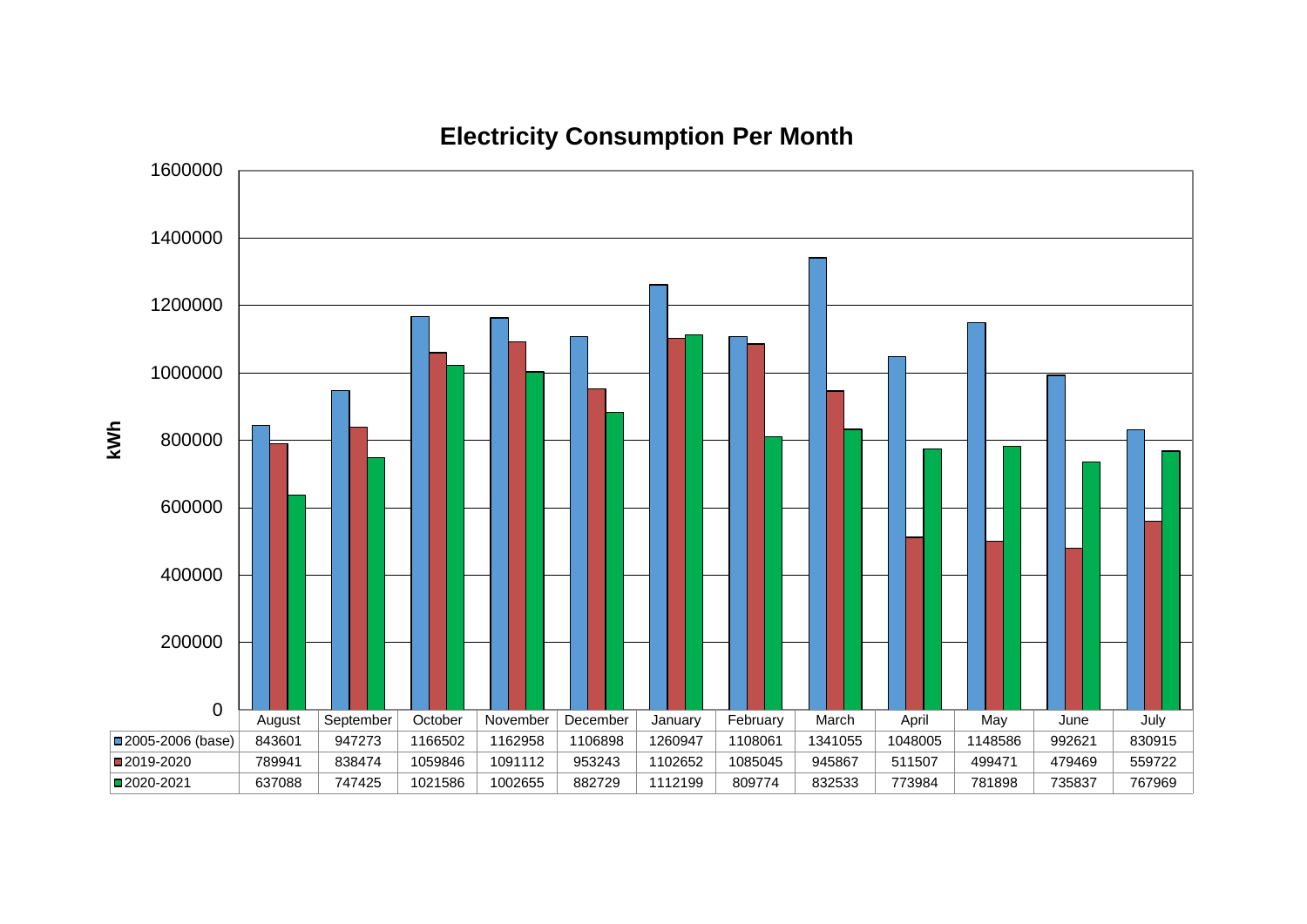

**Electricity Consumption Cumulative**

**kWh**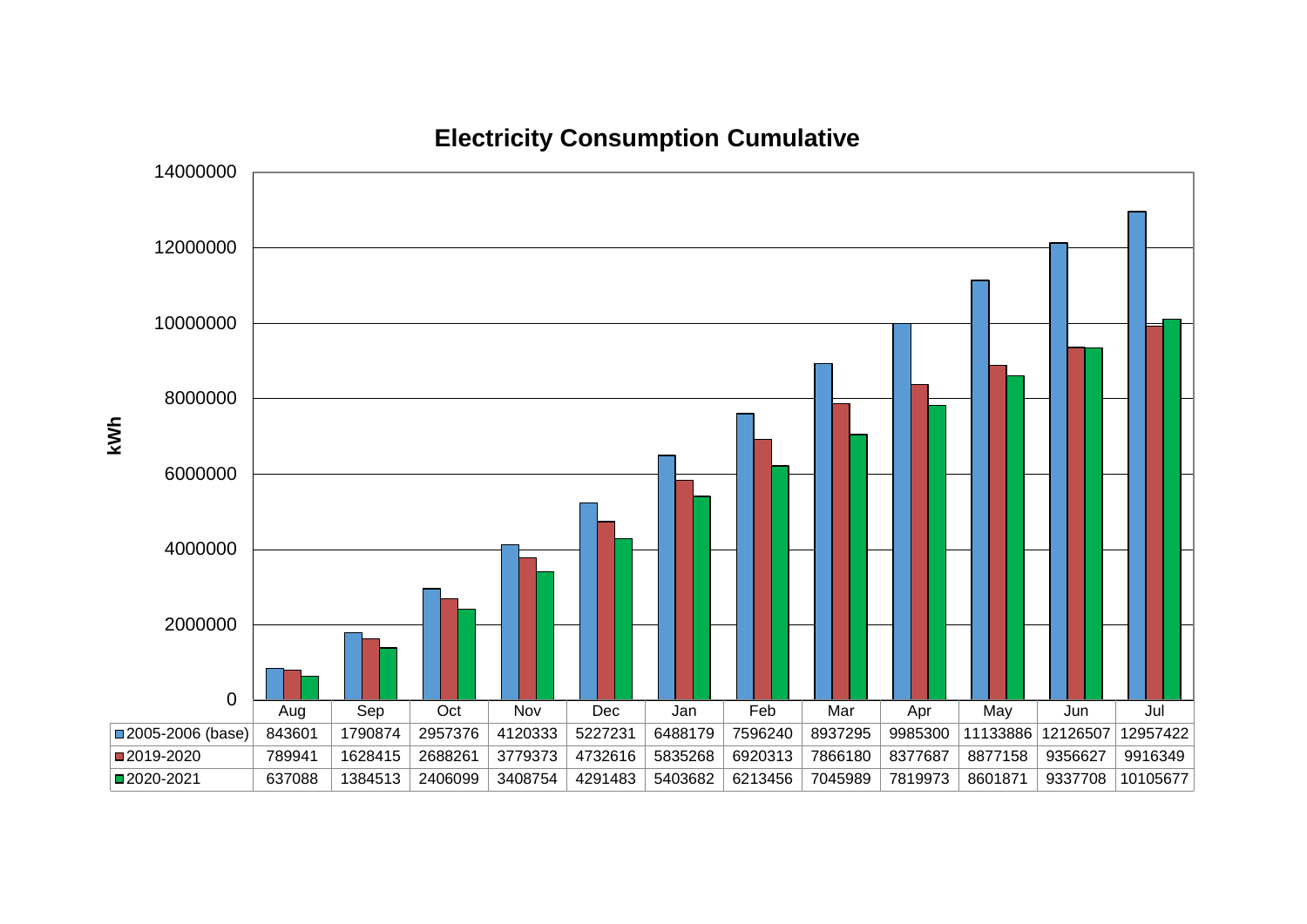#### Elec mastersheet 2021

|                                                     | Carryove                  |                                                |                       |                     |                         | Octobe                                  |                          |                                                                                                                                                |                          | Decembe                  |                          |                          | Januar                                      |                          | -ebruar                  |                         | Marc                                                                                                                                                                                                                           |                         |                          |                          |                        | June                     |                          |                        | Carryov                                       | Total                      |                         | )ifference        |
|-----------------------------------------------------|---------------------------|------------------------------------------------|-----------------------|---------------------|-------------------------|-----------------------------------------|--------------------------|------------------------------------------------------------------------------------------------------------------------------------------------|--------------------------|--------------------------|--------------------------|--------------------------|---------------------------------------------|--------------------------|--------------------------|-------------------------|--------------------------------------------------------------------------------------------------------------------------------------------------------------------------------------------------------------------------------|-------------------------|--------------------------|--------------------------|------------------------|--------------------------|--------------------------|------------------------|-----------------------------------------------|----------------------------|-------------------------|-------------------|
|                                                     |                           |                                                |                       | Cost                |                         |                                         |                          | Cost                                                                                                                                           |                          |                          |                          | Cost                     |                                             |                          |                          |                         |                                                                                                                                                                                                                                |                         |                          |                          |                        | Cost                     |                          |                        |                                               | Cost                       | Invoice                 |                   |
| <b>Main Site</b>                                    | £32.860.<br>$-610.407.78$ | £38.711.14 £71.571.26<br>£10.959.40 £21.367.18 |                       | £48.851.24          | £48.851.24              | £67.156.76<br>£17.651.30                | £67.156.76<br>£17.651.30 | £60,792.22                                                                                                                                     | £60,792.22<br>£17.575.87 | £52,978.72<br>£16,141.69 | £52,978.72<br>£16 141 69 | £47.134.40<br>£17 313 76 | £47.134.40<br>£17.313.76                    | £43.208.78<br>£15,094,96 | £43,208.78<br>£15,094.96 | £25.234.09<br>£13,806.1 | £25,234.09<br>£13.806.1                                                                                                                                                                                                        | £37.689.24<br>£14.828.3 | £37.689.24<br>£14.828.30 | £41.052.75<br>£13,835,05 | £41.052.<br>£13.835.05 | £47.753.31<br>£16,179.56 | £47.753.31<br>£16,179.56 | £52,398.0<br>£16.510.6 | £52,398.<br>£16,510                           | £562,960.68<br>£182.701.81 | £562,960.6<br>182,701.8 | £0.00<br>£0.00    |
| Centuria                                            | $-E2.586.41$              |                                                |                       | £12,805.21          | £12,805.21<br>£2.298.29 | £3.259.3                                | £3.259.37                | £17,575.87<br>£3.432.29                                                                                                                        | £3.432.29                | £3.884.3                 |                          |                          |                                             |                          | £3.824                   | £2.094.4                | £2.094.45                                                                                                                                                                                                                      | £3.436                  | £3.436.5                 |                          | £3.205.8               | £1.965.7                 | £1.965                   | £1.635                 | £1,635.                                       |                            |                         |                   |
| Parkside HOR<br>Phoenix/Athena                      | $-F9.718.32$              | £11.714.86                                     | F21.433.18            | £11.589.70          | £11.589.70              | £14.602.99                              | £14.602.99               | £14.712.04                                                                                                                                     | £14.712.04               | £12.991.10               | £12.991.1                | £11.516.3                | £11.516.37                                  | £9.677.55                | £9.677.                  | £8.464.89               | £8.464.89                                                                                                                                                                                                                      | £10.762.4               | 10.762.46                | £11,268.14               | £11.268.14             | £12,150.82               | £12.150.82               | £11.509.4              | £11.509.4                                     | £35,365.1<br>£140.960.34   | £35,365.1<br>140.960.3  | £0.00<br>£0.00    |
|                                                     | $-£1,629.75$              | £1.616.85                                      | £3.246.60             | £2.039.44           | f2.039.44               | £3.177.01                               | £3.177.01                | £2.746.01                                                                                                                                      | £2.746.01                | £2.517.55                | £2.517.55                | £2.174.12                | £2.174.12                                   | £1.662.82                | £1.662.8                 | £2,014.30               | £2,014.30                                                                                                                                                                                                                      | f2.198.f                | £2.198.67                | £2.348.88                | £2.348.88              | £2,229.73                | £2,229.73                | £2,210.59              | £2,210.5                                      | £26,935.97                 | £26,935.9               | £0.00             |
| Darlington                                          | $-52.401.00$              | £3.167.2                                       | £5.568.23             | £3.142.40           | £3.142.40               | £3.699.5                                | £3.699.56                | £3.544.31                                                                                                                                      | f3.544.3'                | £3.704.52                | £3.704.52                | £4.090.92                | £4.090.92                                   | £3.027.95                | £3.027.9                 | £3.040.60               | £3.040.60                                                                                                                                                                                                                      | £3.002.                 | £3.002.71                | £3.456.1                 | £3.456.1               | £4.068.62                | £4.068.62                | -4,691.5               | f4.691.                                       | £42,636.46                 | £42.636.4               | £0.00             |
| <b>MIMA</b>                                         | $-E4.101.24$              | £3,626.00                                      | £7.727.24             | £4.089.68           | £4.089.68               | £4.367.04                               | £4,367.04                | £4.343.00                                                                                                                                      | £4,343.00                | £4.652.75                | £4.652.7                 | £5,030.33                | £5,030.33                                   | £4.516.1                 | £4.516.1                 | £4,462.55               | £4,462.55                                                                                                                                                                                                                      | £4.361.                 | £4.361.77                | £4,329.99                | £4,329.99              | £4,584.80                | £4.584.80                | £4.551.8               | £4.551.8                                      | £52,915.86                 | £52,915.8               | £0.00             |
| <b>Central Halls</b>                                | $-E4.710.08$              | £4.161.05                                      | £8.871.13             | £5.800.18           | £5.800.18               | £9.934.54                               | £9.934.54                | £10.935.40                                                                                                                                     | £10.935.40               | £9.650.48                | £9.650.48                | £13.163.28               | £13,163.28                                  | £11.800.01               | £11.800.01               | £10,223.29              | £10,223.29                                                                                                                                                                                                                     | £9.561.3                | £9.561.33                | £8.613.37                | £8,613.37              | £6,098.86                | £6,098.86                | 24.538.1               | £4,538.1                                      | £104.479.93                | 104,479.9               | £0.00             |
| <b>Fusion Hive</b>                                  | $-£1.669.91$              | £1.514.88                                      | £3.184.79             | £1.796.66           | £1.796.66               | £2.081.24                               | £2.081.24                | £2,130.21                                                                                                                                      | £2,130.21                | £2.291.94                | £2.291.94                | £2,306.99                | £2.306.99                                   | 1,993.27                 | £1,993.27                | £1,608.7                | £1.608.72                                                                                                                                                                                                                      | £2.056.99               | £2,056.99                | £2,198.23                | £2.198.23              | £2,247.07                | £2,247.07                | £2.299.1               | £2.299.1                                      | £24.525.36                 | £24.525.3               | £0.00             |
| King Edwards Square 4-11                            | $-E439.26$                | £411.36                                        | £850.62               | £516.15             | £516.15                 | £866.42                                 | £866.42                  | £960.80                                                                                                                                        | £960.80                  | £753.50                  | £753.50                  | £808.3                   | £808.37                                     | £704.8                   | £704.81                  | £542.26                 | £542.26                                                                                                                                                                                                                        | £728.4                  | £728.41                  | £874.62                  | £874.62                | £661.10                  | £661.10                  | £564.42                | £527.42                                       | £8,392.22                  | £8,355.2                | £37.00            |
| Mercuria                                            | $-£198.24$                | £195.74                                        | £393.98               | £204.52             | £204.52                 | £293.00                                 | £293.00                  | £360.91                                                                                                                                        | £360.91                  | £340.33                  | £340.33                  | £261.02                  | £261.02                                     | £212.76                  | £212.76                  | £241.26                 | £241.26                                                                                                                                                                                                                        | £253.0                  | £253.01                  | £369.98                  | £369.98                | £213.94                  | £213.94                  | £207.04                | £207.0                                        | £3,153.51                  | £3,153.5                | £0.00             |
| Woodlands Laundr                                    | $-£105.79$                | £104.24                                        | £210.03               | £121.25             | £121.25                 | £166.88                                 | £166.88                  | £147.25                                                                                                                                        | £147.25                  | £157.28                  | £157.28                  | £110.12                  | £110.12                                     | £108.84                  | £108.84                  | £129.7                  | £129.78                                                                                                                                                                                                                        | £125.2                  | £125.29                  | £291.97                  | £291.97                | £138.39                  | £138.39                  | £113.54                | £113.5                                        | £1,714.83                  | £1,714.83               | £0.00             |
| Parkside Offices                                    | $-E2,578.45$              | £2,697.16                                      | £5,275.61             | £2,551.40           | £2.551.40               | £4,228.51                               | £4,228.51                | £4.440.34                                                                                                                                      | £4.440.34                | £5,407.18                | £5,407.18                | £5,801.06                | £5,801.06                                   | £4,696.10                | £4.696.1                 | £4,820.0:               | £4,820.03                                                                                                                                                                                                                      | £4,855.5                | £4,855.54                | £4,099.78                | £4,099.78              | £2.967.14                | £2,967.14                | £3,019.55              | £3.019.5                                      | £49,583.79                 | £49.583.7               | £0.00             |
| Printworks                                          | £4,626.1                  | £5,103.90                                      | £9,730.08             | £6,405.04           | 06,405.04               | 27,966.34                               | £7,966.34                | £8,514.92                                                                                                                                      | £8,514.92                | £9,555.22                | £9,555.22                | £13,407.59               | 13,407.59                                   | 11,499.55                | £11,499.5                | £11,863.3               | 11,863.38                                                                                                                                                                                                                      | £8,720.2                | £8,720.22                | £8,708.39                | £8,708.39              | £6,641.22                | £6,641.22                | 26,424.7               | £6,424.7                                      | 104,810.47                 | 104,810.4               | £0.00             |
| <b>Parkside House</b><br>2 Parkside House           | $-£36.93$<br>$-E25.95$    | £39.20<br>£31.83                               | £76.68<br>£28.50      | £34.99<br>£28.19    | £35.07<br>£28.21        | £79.90<br>£43.85                        | £80.09<br>£43.89         | £86.41<br>£50.71                                                                                                                               | £80.07<br>£46.49         | £48.28<br>£74.74         | £48.26<br>£74.84         | £23.6<br>£56.33          | £23.61<br>£56.45                            | £23.30<br>£99.65         | £22.3<br>£99.27          | £51.45<br>£51.45        | £51.58<br>£77.03                                                                                                                                                                                                               | £72.7<br>£72.7          | £73.94<br>£83.82         | £135.77<br>£163.13       | £135.38<br>£123.07     | £66.88<br>£69.31         | £67.80<br>£70.27         | £30.41<br>£64.1        | £30.6<br>£64.8                                | £693.02<br>£806.1          | £688.5<br>£770.7        | £4.49<br>£35.33   |
| 3 Parkside House                                    | $-E27.49$                 | £29.28                                         | £56.98                | £52.28              | £52.46                  | £112.80                                 | £113.13                  | £118.77                                                                                                                                        | £113.89                  | £106.72                  | £106.91                  | £113.90                  | £114.22                                     | £112.50                  | £111.3                   | £112.18                 | £112.6                                                                                                                                                                                                                         | £99.1                   | £100.74                  | £169.97                  | £165.74                | £60.57                   | £61.40                   | £50.7                  | £51.3                                         | £1,138.84                  | £1,133.2                | £5.62             |
| 4 Parkside House                                    | $-E62.63$                 | £42.46                                         | £105.36               | £43.50              | £43.63                  | £72.44                                  | £72.60                   | £69.57                                                                                                                                         | £62.82                   | £88.55                   | £88.69                   | £70.69                   | £70.85                                      | £54.46                   | £53.59                   | £46.51                  | £46.63                                                                                                                                                                                                                         | £45.88                  | £46.54                   | £102.97                  | £100.65                | £42.61                   | £43.12                   | £33.5                  | £33.8                                         | £713.21                    | £705.68                 | £7.53             |
| 5 Parkside House                                    | $-E53.63$                 | £49.69                                         | £103.74               | £69.71              | £69.98                  | £124.57                                 | £124.94                  | £115.29                                                                                                                                        | £107.23                  | £82.15                   | £82.2                    | £46.42                   | £46.48                                      | £45.60                   | £44.2                    | £44.33                  | f44.42                                                                                                                                                                                                                         | £37.06                  | £37.56                   | £94.5                    | £92.75                 | £37.75                   | £38.22                   | £39.47                 | £39.8                                         | £786.61                    | £778.0                  | £8.55             |
| 6 Parkside House                                    | $-£18.40$                 | £21.77                                         | £40.34                | £32.58              | £36.9′                  | £75.74                                  | £71.61                   | £56.66                                                                                                                                         | £52.86                   | £60.35                   | £60.3                    | £76.3                    | £76.50                                      | £69.5                    | £68.6                    | £69.90                  | £70.41                                                                                                                                                                                                                         | £74.2                   | £75.46                   | £96.44                   | £93.20                 | £49.08                   | £49.7                    | £27.8                  | £28.0                                         | £710.5                     | £705.6                  | £4.90             |
| 7 Parkside House                                    | $-E20.81$                 | £21.49                                         | £42.36                | £31.73              | £31.77                  | £64.11                                  | £64.25                   | £60.00                                                                                                                                         | £56.68                   | £71.69                   | £71.7                    | £102.80                  | 103.08                                      | £95.22                   | £94.6                    | £90.39                  | £90.7                                                                                                                                                                                                                          | £136.6                  | £138.93                  | £145.26                  | £141.5                 | £81.93                   | £83.11                   | £24.36                 | £24.4                                         | £925.6                     | £922.48                 | £3.13             |
| 8 Parkside House                                    | $-£32.36$                 | £42.89                                         | £75.61                | £46.19              | £46.34                  | £91.97                                  | £92.21                   | £80.17                                                                                                                                         | £74.10                   | £65.87                   | £65.93                   | £67.88                   | £68.04                                      | £55.05                   | £54.1                    | £71.21                  | £71.44                                                                                                                                                                                                                         | £112.1                  | £113.97                  | £172.15                  | £170.59                | £87.59                   | £88.85                   | £23.89                 | £23.9                                         | £916.97                    | £912.83                 | £4.14             |
| 8 Parkside House Landlords supply                   | $-E43.02$                 | £58.05                                         | £101.5                | £64.47              | £64.56                  | £77.75                                  | £77.7                    | £84.81                                                                                                                                         | £78.20                   | £112.38                  | £112.3                   | £91.8                    | £91.83                                      | £75.14                   | £73.9                    | £70.63                  | £70.7                                                                                                                                                                                                                          | £56.8                   | £56.65                   | £104.21                  | £99.82                 | £44.23                   | £44.05                   | £48.8                  | f48.6                                         | £889.1                     | £877.1                  | £12.04            |
| 9 Parkside House                                    | $-526.93$                 | £26.7                                          | £54.04                | £44.63              | £44.78                  | £92.26                                  | £92.52                   | -129.80                                                                                                                                        | 125.71                   | £99.16                   | £99.33                   | £72.91                   | £73.08                                      | £66.5                    | £65.3                    | £85.01                  | £85.3                                                                                                                                                                                                                          | £83.2                   | £84.59                   | £145.26                  | £142.68                | £97.63                   | £99.05                   | £65.54                 | £66.3                                         | 1.008.7                    | 1.005.8                 | £2.94             |
| 10 Parkside House                                   | $-E74.62$                 | £82.71<br>£22.90                               | £157.84               | £58.09<br>£50.16    | £58.31<br>£50.32        | £69.56<br>£116.67                       | £69.73<br>£117.02        | £71.03<br>£118.19                                                                                                                              | £61.81<br>£113.73        | £64.13<br>£82.44         | £64.18                   | £52.34<br>£19.64         | £52.42<br>£19.58                            | £47.52<br>£18.42         | £46.74<br>f17.0          | £64.52<br>£58.86        | £64.72<br>f59.0                                                                                                                                                                                                                | £68.46<br>£101.9        | £69.54                   | £126.29<br>£167.64       | £124.54<br>£167.80     | £48.76<br>£53.61         | £49.38<br>£54.33         | £48.37                 | £48.8<br>£16.2                                | £801.77<br>£826.7          | £793.46<br>£824.5       | £8.31<br>£2.16    |
| 11 Parkside House<br>12 Parkside House              | $-E22.38$<br>$-E21.79$    | £24.46                                         | £45.76<br>£46.48      | £45.20              | £45.34                  | £85.51                                  | £85.71                   | £95.84                                                                                                                                         | £91.39                   | £84.04                   | £82.55<br>£84.1          | £85.04                   | £85.25                                      | £71.59                   | £70.61                   | £71.21                  | £71.44                                                                                                                                                                                                                         | £62.7                   | £103.61<br>£63.75        | £137.79                  | £135.02                | £66.88                   | £67.80                   | £16.26<br>£19.44       | £194                                          | £849.7                     | £844.6                  | £5.16             |
| 13 Parkside House                                   | $-£81.87$                 | £74.49                                         | £156.89               | £68.72              | £69.01                  | £114.52                                 | £114.86                  | £135.31                                                                                                                                        | £126.25                  | £85.34                   | £85.48                   | £36.95                   | £36.96                                      | £33.93                   | £32.43                   | £83.70                  | £84.0                                                                                                                                                                                                                          | £85.0                   | £86.43                   | £160.65                  | £159.63                | £92.12                   | £93.46                   | £38.8                  | £39.1                                         | 1,009.63                   | 1,002.7                 | £6.91             |
| 14 Parkside House                                   | $-E22.22$                 | £20.35                                         | £42.76                | £49.73              | £49.90                  | £113.37                                 | £113.70                  | £117.75                                                                                                                                        | £113.46                  | £100.91                  | £101.11                  | £73.94                   | £74.13                                      | £62.73                   | £61.40                   | £63.65                  | £63.83                                                                                                                                                                                                                         | £74.89                  | £76.06                   | £132.20                  | £129.84                | £66.88                   | £67.80                   | £31.52                 | £31.7                                         | £907.93                    | £903.50                 | £4.43             |
| 15 Parkside House                                   | $-E20.53$                 | £20.92                                         | £41.23                | £30.32              | £30.36                  | £53.62                                  | £53.72                   | £69.28                                                                                                                                         | £65.26                   | £56.86                   | £56.87                   | £69.65                   | £69.81                                      | £59.33                   | £58.71                   | £56.68                  | £56.84                                                                                                                                                                                                                         | £50.8                   | £51.58                   | £111.05                  | £108.63                | £43.58                   | £44.12                   | £18.01                 | £18.01                                        | £640.12                    | £634.6                  | £5.51             |
| 16 Parkside House                                   | $-E23.37$                 | £25.17                                         | £48.63                | £57.10              | £57.30                  | £91.83                                  | £92.09                   | £92.65                                                                                                                                         | £88.54                   | £76.63                   | £76.72                   | £68.62                   | £68.78                                      | £51.51                   | £50.48                   | £68.59                  | £68.82                                                                                                                                                                                                                         | £71.7                   | £72.89                   | £148.83                  | £146.95                | £95.36                   | £96.75                   | £82.07                 | <b>£831</b>                                   | £930.1                     | £927.7                  | £2.37             |
| 17 Parkside House                                   | $-E40.22$                 | £44.87                                         | £85.76                | £73.68              | £73.97                  | £123.14                                 | £123.35                  | £125.88                                                                                                                                        | £119.70                  | £132.73                  | £133.00                  | £95.55                   | £95.81                                      | £85.77                   | £84.3                    | £116.69                 | £117.15                                                                                                                                                                                                                        | £120.9                  | £122.98                  | £174.48                  | £171.04                | £106.20                  | £107.76                  | £54.25                 | £54.8                                         | £1,254.19                  | £1,249.4                | £4.72             |
| 18 Parkside House                                   | $-£30.79$                 | £34.81                                         | £65.89                | £48.74              | £48.90                  | £93.69                                  | £93.94                   | £106.87                                                                                                                                        | £102.24                  | £108.90                  | £109.1                   | £123.52                  | £123.91                                     | £105.12                  | £104.0                   | £110.73                 | £111.15                                                                                                                                                                                                                        | £102.5                  | £104.22                  | £158.47                  | £153.99                | £97.63                   | £99.05                   | £78.89                 | £79.9                                         | £1,169.9                   | £1.165.60               | £4.31             |
| 19 Parkside House                                   | $-E25.23$                 | £25.74                                         | £51.18                | £37.54              | £37.62                  | £51.32                                  | £51.42                   | £67.25                                                                                                                                         | £62.09                   | £57.00                   | £57.02                   | £80.90                   | £81.09                                      | £68.34                   | £67.78                   | £70.05                  | £70.28                                                                                                                                                                                                                         | £41.09                  | £41.67                   | £93.33                   | £89.95                 | £33.39                   | £33.77                   | £39.47                 | £39.8                                         | £665.42                    | £658.47                 | £6.95             |
| 20 Parkside House                                   | $-£50.78$                 | £43.31                                         | £94.38                | £65.89              | £66.15                  | £127.30                                 | £127.70                  | £132.56                                                                                                                                        | £125.19                  | £153.53                  | £153.90                  | £169.39                  | £169.93                                     | £159.03                  | £157.69                  | £173.79                 | £174.55                                                                                                                                                                                                                        | £164.9                  | £167.71                  | £189.25                  | £182.30                | £84.68                   | £85.89                   | £57.1                  | £57.7                                         | £1,520.74                  | £1,512.4                | £8.34             |
| 21 parkside House                                   | $-E39.93$                 | £43.45                                         | £83.65                | £43.50              | £43.63                  | £92.40                                  | £92.65                   | £96.71                                                                                                                                         | £91.19                   | £100.62                  | £100.80                  | £98.80                   | £99.07                                      | £84.74                   | £83.67                   | £72.95                  | £73.20                                                                                                                                                                                                                         | £66.3                   | £67.40                   | £129.86                  | £126.43                | £58.14                   | £58.95                   | £60.77                 | £61.5                                         | £948.3                     | £942.2                  | £6.10             |
| 22 Parkside House<br>23 Parkside House Ground Floor | $-£32.65$<br>$-E48.63$    | £30.41<br>£48.98                               | £63.14<br>£98.38      | £49.02<br>£36.98    | £49.19<br>£37.05        | £77.46<br>£19.15                        | £77.65<br>£19.11         | £79.59<br>£42.73                                                                                                                               | £74.28<br>£35.41         | £59.62<br>£74.45         | £59.66<br>£74.55         | £26.74<br>£45.53         | £26.7′<br>£45.57                            | £23.74<br>£59.63         | £22.81<br>£59.23         | £27.33<br>£81.09        | £27.3<br>£81.35                                                                                                                                                                                                                | £43.1<br>£88.65         | £43.81<br>£90.08         | £123.33<br>£155.98       | £123.05<br>£154.29     | £58.14<br>£76.27         | £58.95<br>£77.35         | £31.84<br>£30.25       | £32.0<br>£30.4                                | £630.42<br>£759.67         | £625.9<br>£754.1        | £4.44<br>£5.48    |
| 23 Parkside House 1st Floor                         | $-£53.06$                 | £43.88                                         | £97.26                | £68.30              | £68.58                  | £107.77                                 | £108.06                  | £107.31                                                                                                                                        | £99.96                   | £88.84                   | £88.99                   | £64.92                   | £65.06                                      | £64.65                   | £63.46                   | £71.64                  | £71.87                                                                                                                                                                                                                         | £92.38                  | £93.88                   | £152.72                  | £150.71                | £79.50                   | £80.63                   | £77.46                 | £78.4                                         | £1,019.36                  | £1,013.88               | £5.48             |
| 23 Parkside House 2nd Floor                         | $-E25.78$                 | £19.93                                         | £45.94                | £44.35              | £44.49                  | £95.99                                  | £96.25                   | £98.89                                                                                                                                         | £93.36                   | £90.29                   | £90.45                   | £89.63                   | £89.87                                      | £91.38                   | £90.3                    | £90.5                   | £90.85                                                                                                                                                                                                                         | £81.3                   | £82.61                   | £135.15                  | £131.54                | £32.74                   | £33.10                   | £32.47                 | £32.7                                         | £902.67                    | £895.7                  | £6.94             |
| 23 Parkside House 3rd Floor                         | $-£35.77$                 | £33.67                                         | £69.58                | £68.0               | £68.29                  | £106.91                                 | £107.2                   | £96.42                                                                                                                                         | £90.1                    | £94.07                   | £94.24                   | £113.1                   | £113.48                                     | £96.85                   | £95.7                    | £96.2                   | £96.56                                                                                                                                                                                                                         | £95.9                   | £97.53                   | £151.63                  | £147.62                | £75.13                   | £76.20                   | £51.87                 | £52.4                                         | £1.079.90                  | £1,073.2                | £6.64             |
| 23 parkside House Landlords Supply                  | $-£72.57$                 | £122.53                                        | £195.7                | £121.30             | £121.50                 | £94.41                                  | £94.41                   | £72.6                                                                                                                                          | £60.81                   | £133.7                   | £133.7                   | £55.5                    | £99.98                                      | £146.47                  | £100.8                   | £124.68                 | £124.81                                                                                                                                                                                                                        | £95.8                   | £95.69                   | £143.54                  | £137.49                | £85.00                   | £84.82                   | £83.98                 | <b>F838</b>                                   | £1,279.7                   | £1,261.0                | £18.71            |
| 24 Parkside House                                   | $-E25.80$                 | £23.1                                          | £49.3                 | £52.71              | £52.90                  | £152.29                                 | £152.79                  | £148.67                                                                                                                                        | £143.36                  | £152.6                   | £153.04                  | £137.                    | £138.13                                     | £109.2                   | £107.                    | £107.2                  | £107.6                                                                                                                                                                                                                         | £82.9                   | £84.29                   | £176.99                  | £172.54                | £107.01                  | £108.59                  | £52.0                  | £52.6                                         | £1,302.1                   | £1,296.9                | £5.74             |
| 25 Parkside House                                   | $-E75.89$                 | £86.54                                         | £163.34               | £80.63              | £80.97                  | £99.29                                  | £99.56                   | £113.40                                                                                                                                        | £102.25                  | £126.07                  | £126.35                  | £108.8                   | £109.16                                     | £112.21                  | £111.0                   | £148.0                  | £148.69                                                                                                                                                                                                                        | £155.1                  | £157.82                  | £197.82                  | £193.46                | £106.36                  | £107.94                  | £105.28                | £106.7                                        | £1,439.7                   | £1.431.4                | £8.29             |
| 26 Parkside House                                   | $-E87.18$                 | £86.11                                         | £173.98               | £61.92              | £62.15                  | £70.14                                  | £70.30                   | £93.95                                                                                                                                         | £84.38                   | £121.56                  | £121.82                  | £81.49                   | £81.67                                      | £78.09                   | £77.0                    | £104.9                  | £105.3                                                                                                                                                                                                                         | £103.7                  | £105.45                  | £180.1(                  | £177.37                | £99.57                   | £101.03                  | £37.24                 | £37.5                                         | £1,118.83                  | £1,110.9                | £7.92             |
| 27 Parkside House                                   | $-E44.80$                 | £57.77                                         | £103.79               | £71.56              | £71.84                  | £148.27                                 | £148.74                  | £148.81                                                                                                                                        | 139.39                   | £191.9                   | £192.43                  | £176.34                  | 176.9                                       | £156.8                   | £155.1                   | £153.8                  | £154.5                                                                                                                                                                                                                         | £133.2                  | £135.45                  | 149.47                   | £142.06                | £60.57                   | £61.4                    | £58.0                  | £58<br><b>£836</b>                            | £1.506.68                  | 1,495.6                 | £11.07            |
| 28 Parkside House<br>29 Parkside House              | $-£120.86$<br>$-£57.48$   | £112.7<br>£76.61                               | £323.14<br>£134.81    | £87.14<br>£95.22    | F87.52<br>F95.63        | £111.50<br>£143.53                      | £111.83<br>£143.99       | £141.99<br>£140.68                                                                                                                             | £127.95<br>£131.41       | £255.74<br>£136.24       | £256.49<br>£129.56       | £176.49<br>£118.63       | £177.06<br>£118.98                          | £125.50<br>£127.27       | £123.5<br>£125.78        | £102.74<br>£127.44      | £103.14<br>£127.96                                                                                                                                                                                                             | £85.8<br>£110.4         | £87.18<br>£112.30        | £148.85<br>£166.1        | £54.22<br>£161.15      | £94.07<br>£100.22        | £95.42<br>£101.68        | £82.5<br>£61.7         | £62.4                                         | £1,525.1<br>£1.404.16      | £1.510.3<br>£1.388.2    | £14.83<br>£15.93  |
| 30 Parkside House Ground Floor                      | $-E44.07$                 | £51.39                                         | £95.97                | £50.44              | £50.61                  | £80.34                                  | £80.54                   | £75.81                                                                                                                                         | £69.23                   | £95.25                   | £95.41                   | £96.73                   | £96.99                                      | £92.27                   | £91.42                   | £87.63                  | £87.93                                                                                                                                                                                                                         | £74.14                  | £75.33                   | £144.19                  | £140.59                | £81.61                   | £82.7                    | £64.2                  | £65.04                                        | £994.05                    | £987.7                  | £6.29             |
| 30 Parkside House 1st Floor                         | $-E48.77$                 | £48.7                                          | £98.10                | £36.41              | £36.47                  | £83.78                                  | £83.98                   | £102.37                                                                                                                                        | £95.77                   | £115.74                  | £115.98                  | £117.74                  | £118.09                                     | £95.07                   | £94.03                   | £94.02                  | £94.36                                                                                                                                                                                                                         | £92.8                   | £94.33                   | £151.96                  | £147.95                | £81.44                   | £82.60                   | £43.1                  | f43.5                                         | £1,063.20                  | 1,056.4                 | £6.78             |
| 30 Parkside House 2nd Floor                         | $-E27.50$                 | £29.85                                         | £57.47                | £52.28              | £52.46                  | £92.54                                  | £92.80                   | £92.94                                                                                                                                         | £87.79                   | £116.76                  | £116.99                  | £82.53                   | £82.72                                      | £91.09                   | £90.00                   | £110.15                 | £110.58                                                                                                                                                                                                                        | £114.81                 | £116.71                  | £160.20                  | £156.76                | £79.99                   | £81.14                   | £55.84                 | £56.4                                         | £1.078.98                  | 1.074.41                | £4.57             |
| 30 Parkside House 3rd Floor                         | $-£51.78$                 | £55.92                                         | £108.43               | £61.78              | £62.00                  | £94.84                                  | £95.10                   | £90.76                                                                                                                                         | £82.96                   | £67.19                   | £67.2                    | £76.31                   | £76.50                                      | £92.12                   | £91.29                   | £95.3                   | £95.67                                                                                                                                                                                                                         | £91.6                   | £93.11                   | £158.33                  | £155.26                | £72.06                   | £73.06                   | £47.73                 | £48.2                                         | £1,004.02                  | £997.0                  | £6.95             |
| 30 Parkside House Landlords supply                  | $-E121.33$                | £145.49                                        | £267.57               | £144.54             | £144.78                 | £162.49                                 | £162.50                  | £158.97                                                                                                                                        | £143.18                  | £167.62                  | £167.60                  | £141.86                  | £141.87                                     | £124.02                  | £121.80                  | £136.74                 | £136.89                                                                                                                                                                                                                        | £110.0                  | £109.88                  | £165.62                  | £158.15                | £110.73                  | £110.52                  | £112.7                 | £112.5                                        | £1.680.87                  | 21.656.0                | £24.87            |
| 96 Park Lane                                        | $-E49.78$                 | £12.48                                         | £23.24                | £12.91              | £11.32                  | £11.81                                  | £11.40                   | £11.55                                                                                                                                         | £10.38                   | £30.51                   | £30.10                   | £11.99                   | £11.58                                      | £10.91                   | £10.46                   | £12.03                  | £11.63                                                                                                                                                                                                                         | £11.7                   | £11.24                   | £66.70                   | £65.81                 | £12.15                   | £11.63                   | £12.35                 | £11.8                                         | £217.15                    | £170.82                 | £46.33            |
| Aurora                                              | $-£353.18$                | £375.74                                        | £730.35               | £617.72             | £618.68                 | £745.62                                 | £745.62                  | £747.69                                                                                                                                        | £689.87                  | £636.81                  | £636.69                  | £431.84                  | £431.86                                     | £385.92                  | £376.38                  | £617.88                 | £618.49                                                                                                                                                                                                                        | £604.8                  | £604.70                  | £647.04                  | £621.75                | £634.25                  | £633.82                  | £609.29                | £646.1                                        | £7,054.66                  | £7,001.1                | £53.52            |
| Cornell Car Park                                    | $-E200.88$<br>$-E7.17$    | £109.89                                        | £200.88               | £4.74               |                         |                                         |                          |                                                                                                                                                |                          |                          | £18.46                   |                          |                                             |                          |                          |                         |                                                                                                                                                                                                                                |                         |                          |                          | £54.20                 |                          | $-£55.5^{\circ}$         |                        | <b>FO O</b><br>£4.54                          | £114.63                    | £17.1                   | £97.48            |
| Dartmouth Car Park<br><b>Education House</b>        | $-£136.68$                | £12.33<br>£130.12                              | £28.04<br>£266.80     | £27.11<br>£137.04   | £27.11<br>£137.04       | £40.50<br>£189.38                       | £40.50<br>£189.38        | £56.18<br>£133.62                                                                                                                              | £56.18<br>£133.62        | £118.19<br>£196.26       | £118.19<br>£196.26       | £62.80<br>£130.26        | £62.80<br>£130.26                           | £47.0<br>£102.12         | £47.0<br>£102.1          | £40.3<br>£112.35        | £40.3<br>£112.35                                                                                                                                                                                                               | £21.7<br>£106.5         | £21.78<br>£106.51        | £164.19<br>£256.32       | £164.1<br>£256.32      | £4.33<br>£123.12         | £4.33<br>£123.12         | £4.54<br>£146.52       | £146.5                                        | £599.28<br>£1,763.62       | £607.8<br>£1,763.62     | $-£8.54$<br>£0.00 |
| Meteor/CSH                                          | $-£52.11$                 | £61.59                                         | £113.99               | £58.38              | £58.49                  | £69.7                                   | £69.73                   | £64.21                                                                                                                                         | £56.65                   | £79.24                   | £79.23                   | £59.1                    | £59.15                                      | £51.65                   | £50.7                    | f64.5                   | £64.60                                                                                                                                                                                                                         | £61.2                   | £61.14                   | £120.85                  | £117.58                | £67.53                   | £67.35                   | £66.49                 | £66.3                                         | £824.59                    | £812.90                 | £11.69            |
| Saltersgill                                         | $-E929.64$                | £1,323.33                                      | £2,259.48             | £1,282.0            | 1,284.02                | 1,487.04                                | £1,487.0                 | £1,123.79                                                                                                                                      | £982.72                  | 1,226.18                 | £1,225.91                | .188.9                   | 188.89                                      | 1,092.34                 | £1,075.0                 | £873.8                  | £874.7                                                                                                                                                                                                                         | £916.4                  | £916.26                  | £1,270.98                | 1,215.47               | £1,255.80                | 1,255.12                 | :1,340.55              | £1,377.3                                      | 14,381.1                   | £14,212.4               | £168.75           |
| Saltersgill Floodlight                              | $-E2.95$                  | £3.06                                          | £5.96                 | £54.83              | £55.03                  | £93.69                                  | £93.9                    | £26.7                                                                                                                                          | £20.80                   | £71.24                   | £71.3                    | £3.00                    | £2.95                                       | £2.77                    | f1.8                     | £3.0                    | £2.95                                                                                                                                                                                                                          | £34.8                   | £35.29                   | £65.35                   | £65.35                 | £2.96                    | £2.86                    | £3.0                   | £2.8                                          | £364.67                    | £358.1                  | £6.50             |
| <b>University House</b>                             | $-£103.23$                | £153.63                                        | £231.47               | £125.42             | F103.44                 | £136.45                                 | £112.7                   | £150.5                                                                                                                                         | £108.7                   | £193.69                  | £163.2                   | £171.3                   | £142.04                                     | £135.41                  | £109.9                   | £139.5                  | £115.50                                                                                                                                                                                                                        | £133.44                 | £110.65                  | £185.5                   | £156.5                 | £123.72                  | £102.99                  | £128.60                | £106.9                                        | £1,777.34                  | 1,461.1                 | £316.19           |
| Victoria Building                                   | 6,668.97                  | £894.00                                        | £4.299.               | £958.84             | £936.69                 | £1.110.7                                | £1.110.7                 | £1.521.08                                                                                                                                      | £1.543.32                | £656.3                   | £642.0                   | £983.44                  | 050.60,                                     | £822.91                  | £527.5                   | £135.                   | f(0,0)                                                                                                                                                                                                                         | £730.6                  | £351.29                  | £783.9                   | £783.90                | £713.45                  | £713.45                  | £692.1                 | £10,343.                                      | £10,002.49                 | :8,284.                 | E1,717.99         |
| Waterhouse                                          | £1,299.9.                 | £775.83                                        | £2,077.50             | £1.040.43           | 1.039.13                | £1.190.0                                | £1.190.00                | £1.236.66                                                                                                                                      | £1.129.00                | 1.277.1                  | £1,276.82                | £1.155.0!                | 1.155.02                                    | £911.64                  | £894.6                   | £1,200.04               | £1,201.24                                                                                                                                                                                                                      | £1,132.9                | £1,132.76                | £1.241.6                 | £1,182.40              | £898.82                  | £898.27                  | £828.39                | £865.                                         | £12,888.5                  | £12,742.0               | £146.49           |
| Woodlands Hall                                      | $-£333.04$                | £279.85                                        | £616.02               | £292.63             | £292.24                 | £423.5                                  | £423.51                  | £465.3                                                                                                                                         | £412.91                  | £483.48                  | £483.36                  | £508.                    | £508.01                                     | £469.34                  | £462.5                   | £506.46                 | £507.3                                                                                                                                                                                                                         | £482.2                  | £482.08                  | £553.9                   | £525.6                 | £455.54                  | £455.49                  | £331.48                | £331.3                                        | £5,251.84                  | £5,167.3                | £84.47            |
| Woodlands Hall 2<br>Woodlands Hall 3                | $-E279.63$<br>$-£136.31$  | £279.69<br>£281.51                             | £560.07<br>£415.68    | £382.34<br>£270.29  | £381.85<br>£269.94      | £686.53<br>£414.54                      | £686.53<br>£414.54       | £685.62<br>£434.55                                                                                                                             | £639.59<br>£394.30       | £543.09<br>£588.58       | £542.97<br>£158.44       | £649.46<br>£649.07       | £649.44<br>£748.11                          | £588.1<br>£617.44        | £578.87<br>£669.50       | £673.14<br>£457.57      | £673.9<br>£735.16                                                                                                                                                                                                              | £569.0<br>£569.03       | £568.89<br>£317.30       | £647.31<br>£503.01       | £611.06<br>£724.11     | £389.42<br>$-E720.55$    | £394.94<br>£79.93        | £285.32<br>£251.63     | £279.47<br>$-£534.8$                          | £6,379.07<br>£4,316.67     | £6,287.95<br>£4,255.90  | £91.12<br>£60.77  |
| Woodlands Hall 4                                    | $-£387.75$                | £297.19                                        | £686.21               | £244.42             | £244.09                 | £263.97                                 | £263.97                  | £388.76                                                                                                                                        | £332.29                  | £459.28                  | £459.17                  | £487.88                  | £487.87                                     | £476.10                  | £470.84                  | £519.30                 | £519.87                                                                                                                                                                                                                        | £479.44                 | £479.28                  | £663.99                  | £635.82                | £704.68                  | £704.22                  | £561.77                | £561.60                                       | £5,546.78                  | £5,457.48               | £89.30            |
| Woodlands Hall 5                                    | $-E280.48$                | £255.68                                        | £541.96               | £310.31             | £309.90                 | £498.95                                 | £498.93                  | £513.79                                                                                                                                        | £460.64                  | £413.40                  | £413.31                  | £475.56                  | £475.57                                     | £434.70                  | £427.92                  | £496.18                 | £496.74                                                                                                                                                                                                                        | £492.73                 | £492.58                  | £557.49                  | £558.71                | £423.71                  | £394.30                  | £256.60                | £256.43                                       | £5,129.10                  | £5,046.51               | £82.59            |
| Woodlands Hall 6                                    | $-£402.19$                | £326.06                                        | £736.05               | £346.55             | £346.10                 | £568.09                                 | £568.10                  | £570.27                                                                                                                                        | £501.09                  | £499.88                  | £499.79                  | £568.58                  | £565.95                                     | £472.43                  | £467.17                  | £550.80                 | £551.41                                                                                                                                                                                                                        | £561.80                 | £561.65                  | £657.68                  | £627.51                | £526.37                  | £526.00                  | £386.17                | £386.02                                       | £6,034.71                  | £5,934.65               | £100.06           |
| Woodlands Hall 7                                    | $-£441.50$                | £427.82                                        | £871.93               | £498.48             | £495.24                 | £724.01                                 | £726.54                  | £692.18                                                                                                                                        | £625.78                  | £512.85                  | £512.72                  | £569.65                  | £569.65                                     | £548.30                  | £538.94                  | £590.70                 | £591.38                                                                                                                                                                                                                        | £574.65                 | £574.50                  | £755.67                  | £723.18                | £612.30                  | £611.88                  | £427.11                | £426.95                                       | £6,933.72                  | £6,827.19               | £106.53           |
| Zelos Flat 1                                        | $-E2.95$                  | £3.06                                          | £5.90                 | £2.96               | £2.86                   | £3.06                                   | £2.95                    | £2.96                                                                                                                                          | £2.86                    | £21.67                   | £21.55                   | £3.06                    | £2.95                                       | £2.77                    | £2.66                    | £3.06                   | £2.95                                                                                                                                                                                                                          | £2.96                   | £2.86                    | £58.20                   | £58.10                 | £3.13                    | £3.01                    | £3.06                  | £2.80                                         | £109.96                    | £108.50                 | £1.46             |
| Zelos Flat 2                                        | $-E2.95$                  | £3.06                                          | £5.90                 | £2.96               | £2.86                   | £3.06                                   | £2.95                    | £2.96                                                                                                                                          | £2.86                    | £21.52                   | £21.41                   | £3.06                    | £2.95                                       | £2.77                    | £2.66                    | £3.06                   | £2.95                                                                                                                                                                                                                          | £2.96                   | £2.86                    | £57.26                   | £57.15                 | £2.96                    | £2.86                    | £3.06                  | £2.80                                         | £108.72                    | £107.26                 | £1.46             |
| Zelos Main                                          | $-E13.44$                 | £13.83                                         | £27.30                | £13.03              | £13.03                  | £13.69                                  | £13.68                   | £13.27                                                                                                                                         | £12.04                   | £32.28                   | £32.28                   | £14.01                   | £14.01                                      | £12.66                   | £12.51                   | £13.52                  | £13.53                                                                                                                                                                                                                         | £13.43                  | £13.29                   | £69.86                   | £69.12                 | £13.16                   | £13.00                   | £11.49                 | £11.34                                        | £234.23                    | £231.69                 | £2.54             |
| 30 Cannon Park Way                                  | $-E7.48$                  | £7.88                                          | £7.48                 | £7.78               | £7.86                   | £2.92                                   | £10.72                   | £8.62                                                                                                                                          | £8.14                    | £8.01                    | £8.73                    | £8.09                    | £7.63                                       | £7.79                    | £7.41                    | £8.73                   | £8.73                                                                                                                                                                                                                          | £8.80                   | £2.81                    | $-£2.22$                 | £3.41                  | £8.14                    | £3.78                    | $-£1.07$               | £7.82                                         | £73.47                     | £77.04                  | $-23.57$          |
| Central Halls Gnd Floor                             | $-E4.521.84$              | £463.98                                        | £236.88               | £463.80             | £114.57                 | £602.04                                 | £119.10                  | £675.07                                                                                                                                        | £104.80                  | £830.61                  | £121.15                  | £837.99                  | £121.97                                     | £679.90                  | £109.34                  | $-E718.41$              | £120.81                                                                                                                                                                                                                        | £487.90                 | £28.01                   | £391.86                  | £23.74                 | £205.94                  | £29.85                   | £272.13                | £9,478.71                                     | £5,192.81                  | £6,087.09               | $-£894.28$        |
| King Edwards Square 12-21                           | $-£360.65$                | £342.79                                        | £703.44               | £409.02             | £409.02                 | £626.65                                 | £626.65                  | £627.24<br>£11.703.89 £11.703.89 £11.344.88 £11.344.88                                                                                         | £627.24                  | £540.26                  | £540.26                  | £557.88                  | £557.88<br>£10.647.04 £10.149.11 £10.149.11 | £517.18                  | £517.18                  | £596.87                 | £596.87                                                                                                                                                                                                                        | £550.00                 | £550.00                  | £736.80                  | £736.80                | £545.82                  | £545.82                  | £462.64                | £462.64                                       | £6,513.15                  | £6,513.15               | £0.00<br>£0.00    |
| <b>NHC</b><br>The Star                              | $-E8,148.26$<br>$-£77.90$ | £8,709.88<br>£77.24                            | £16,858.14<br>£155.14 | £9,890.83<br>£75.31 | £9,890.83<br>£0.00      | £12.55                                  |                          | £0.00                                                                                                                                          |                          | £10,647.04               |                          |                          |                                             | £9,318.10                | £9,318.10                | £11,526.36              | £11,526.36                                                                                                                                                                                                                     | £9,635.26               |                          | £9,635.26 £10,008.67     | £10,008.67             |                          | £11,746.81   £11,746.81  | £14,208.82             | £14,208.82<br>£0.0                            | £128,889.65<br>£165.10     | £128,889.65<br>£77.24   | £87.86            |
| Cornell Student Accommodation                       |                           |                                                |                       |                     |                         | £5,053.88                               | £5,053.88                | £4,520.20                                                                                                                                      | £4,520.20                | £3,714.12                | £3,714.12                | £4,044.83                | £4,044.83                                   | £3,716.13                | £3,716.13                | £3,169.75               | £3,169.75                                                                                                                                                                                                                      | £3,205.3                | £3,205.32                | £3,359.46                | £3,359.46              | £3,082.89                | £3,158.80                | £2,315.31              | £2,315.31                                     | £36,181.89                 | £36,257.80              | $-£75.91$         |
| 93 Borough Road                                     |                           | £388.73                                        | £388.73               | £58.42              | £58.42                  | £97.81                                  | £97.81                   | £87.60                                                                                                                                         | £87.60                   | £233.81                  | £167.94                  | £65.87                   | £65.87                                      | £284.34                  | £285.22                  | £197.39                 | £197.57                                                                                                                                                                                                                        | £660.0                  | £135.86                  | £315.00                  | £196.14                | £221.12                  | £884.12                  | £271.06                | £285.46                                       | £2,881.16                  | £2,850.74               | £30.42            |
| <b>Fusion Hive Total</b>                            |                           | £1,514.88                                      |                       |                     |                         | £3,184.79 £1,796.66 £1,796.66 £2,081.24 |                          | £2,081.24 £2,130.21                                                                                                                            | £2,130.21                | £2,291.94                | £2,291.94                | £2,306.99                | £2,306.99                                   | £1,993.27                | £1,993.27                | £1,608.72               | £1,608.72                                                                                                                                                                                                                      | £2,056.99               | £2,056.99                | £2,198.23                | £2,198.23              | £2,247.07                | £2,247.07                | £2,299.16              | £2,299.16<br>£0.00 L                          | £24,525.36                 | £24,525.36              | £0.00             |
| <b>Darlington Total</b>                             |                           | £11,877.11                                     |                       |                     |                         |                                         |                          | £22,426.37 £13,033.23 £13,033.23 £15,403.45 £15,403.45 £14,889.19 £14,889.19 £14,351.56 £14,351.56 £14,240.03 £14,240.03 £12,346.05 £12,346.05 |                          |                          |                          |                          |                                             |                          |                          | £14,566.96              | £14,566.96                                                                                                                                                                                                                     | £12,637.97              |                          | £12,637.97 £13,464.77    | £13,464.77             |                          | £15,815.43 £15,815.43    | £18,900.36             | £18,900.36<br>£0.00                           | £171,526.11                | £171,526.11             | £0.00             |
| <b>MIMA Total</b>                                   |                           | £3,633.88                                      |                       |                     |                         |                                         |                          | £7,734.72 £4,097.46 £4,097.54 £4,369.96 £4,377.76 £4,351.62 £4,351.14 £4,660.76 £4,661.48 £5,038.42 £5,037.96 £4,523.91 £4,523.53 £4.471.28    |                          |                          |                          |                          |                                             |                          |                          |                         | £4,471.28                                                                                                                                                                                                                      | £4,370.57               | £4,364.58                | £4,327.77                | £4,333.40              |                          | £4,592.94 £4,588.58      | £4,550.76              | £0.00<br>£4,559.65                            | £52,989.33                 | £52,992.90              | $-23.57$          |
| <b>Main Site Total</b>                              |                           |                                                |                       |                     |                         |                                         |                          |                                                                                                                                                |                          |                          |                          |                          |                                             |                          |                          |                         | E87,072.04 E167,679.21 E103,131.88 E102,664.44 E148,079.44 E147,567.02 E143,257.39 E141,694.07 E131,758.58 E130,524.32 E133,254.48 E118,106.77 E117,091.22 E33,155.98 E147,09.12.2 E149,157.24 E10,79.44 E112,724.54 E110,784. |                         |                          |                          |                        |                          |                          |                        | £0.00 £108,245.43                             | £1,401,929.27              | £1,399,252.57           | £2,676.70         |
| <b>Grand Total</b>                                  |                           |                                                |                       |                     |                         |                                         |                          |                                                                                                                                                |                          |                          |                          |                          |                                             |                          |                          |                         | £104,097.91 £201,025.09 £122,059.23 £121,591.87 £169,934.09 £169,429.47 £164,628.41 £163,064.61 £153,062.83 £151,829.30 £154,440.19 £153,909.46 £136,959.99 £135,954.07 £114,804.19 £128,084.97 £128,084.97 £134,511.21 £133,7 |                         |                          |                          |                        |                          |                          |                        | £0.00 £134,004.60 £1,650,970.07 £1,648,296.94 |                            |                         | £2,673.13         |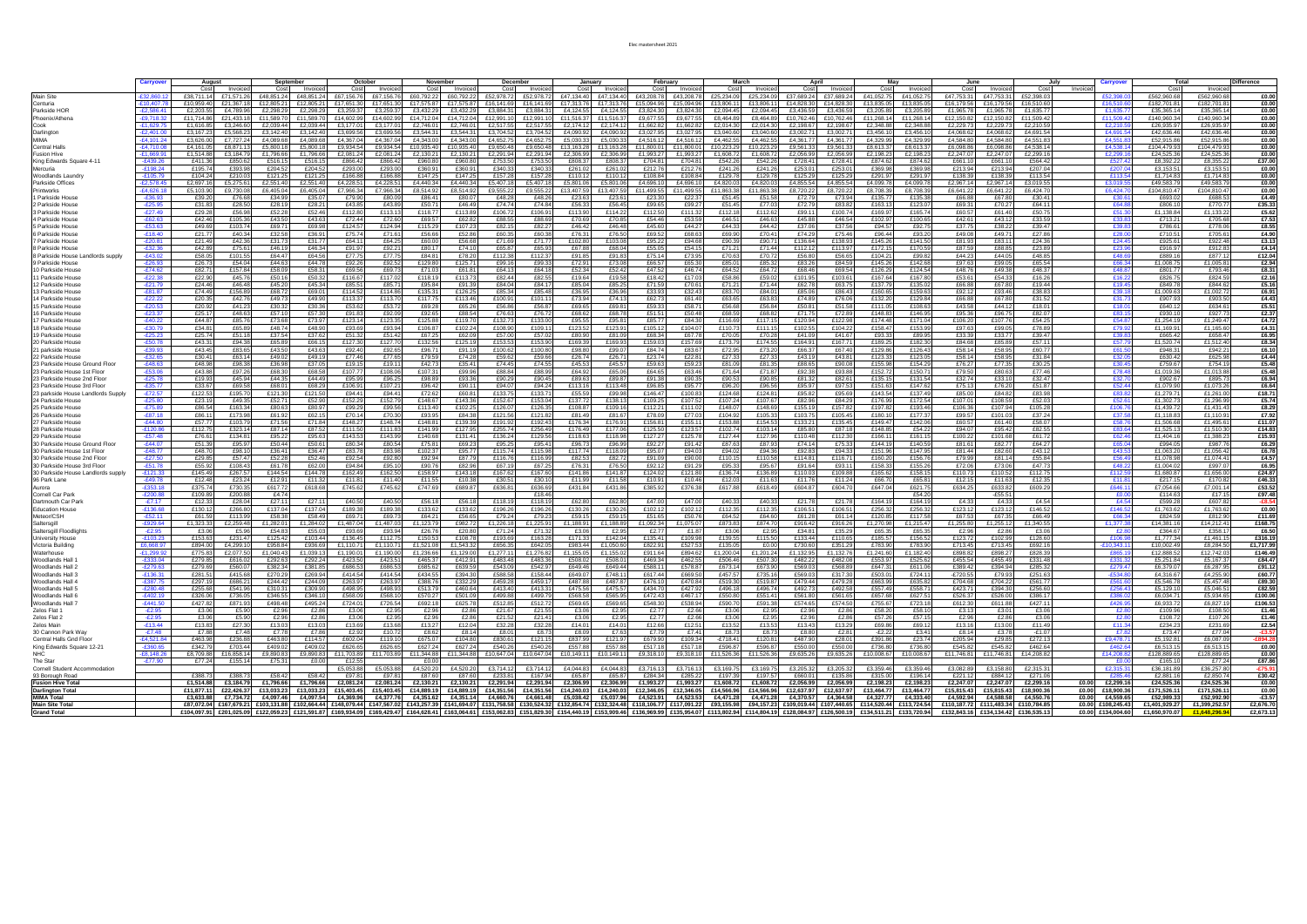

**Water spend vs budget**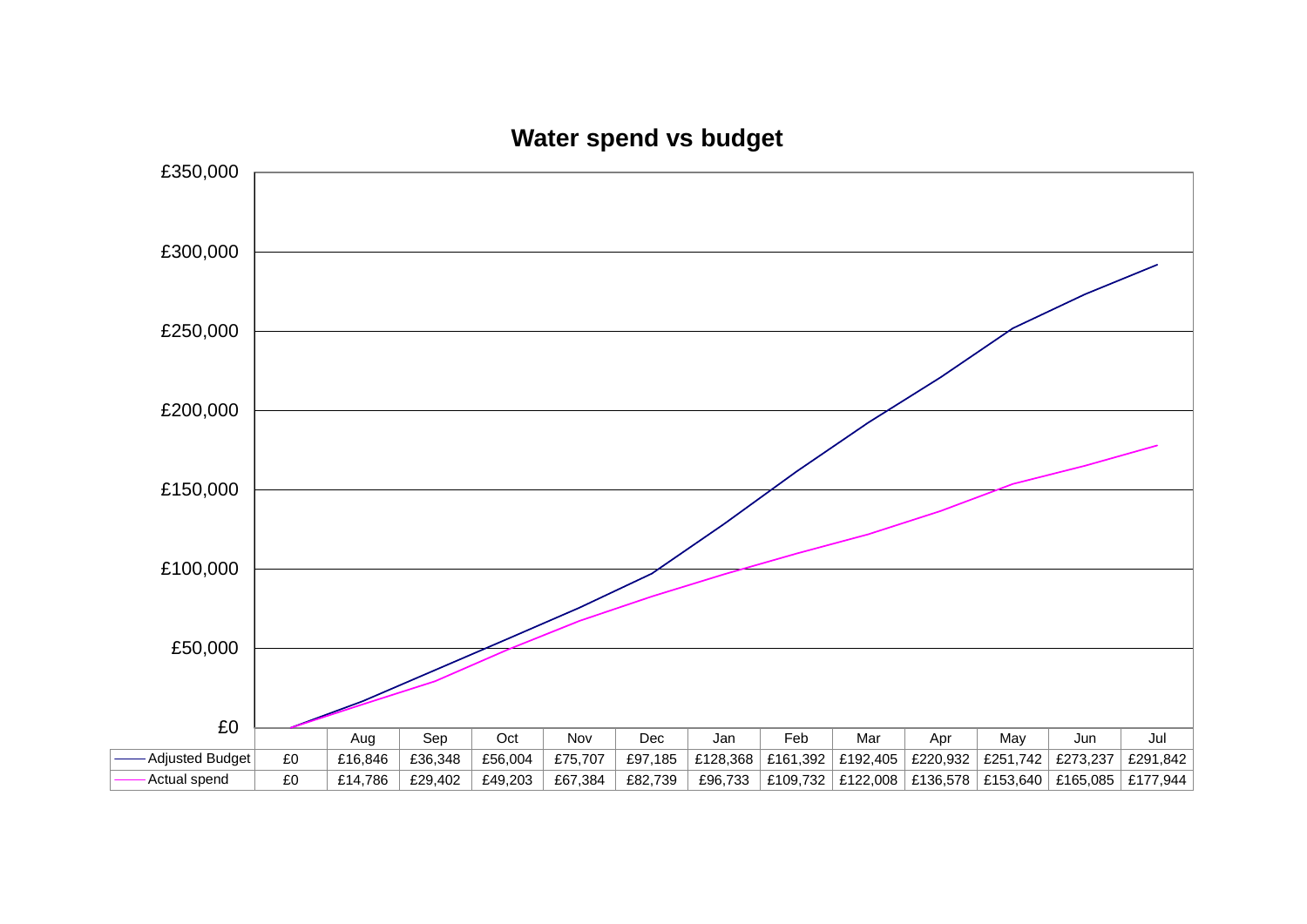

# **Water Consumption Per Month**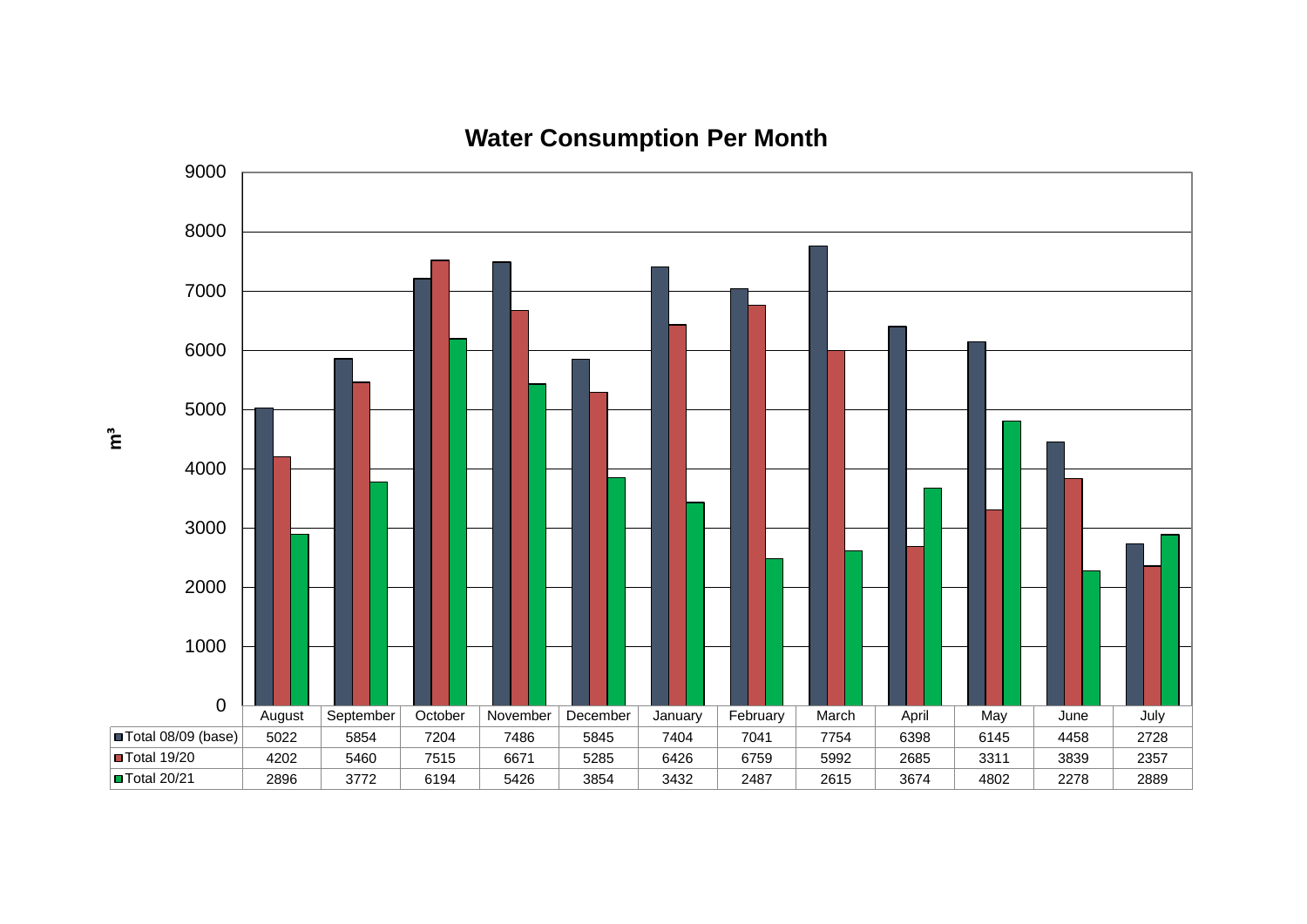

**Water Cumulative**